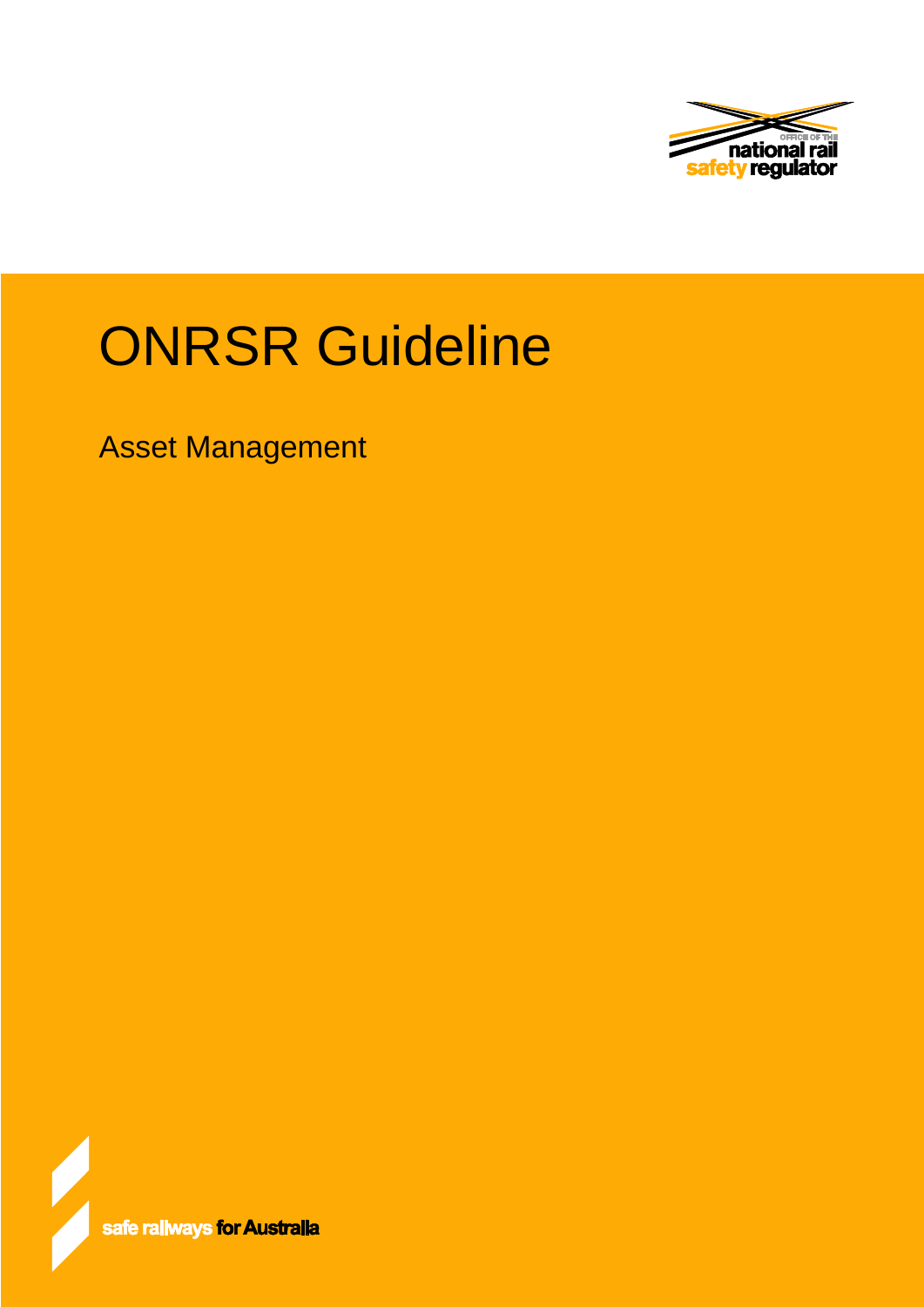| Document control                 |                                   |  |
|----------------------------------|-----------------------------------|--|
| Objective Document ID:   A389849 |                                   |  |
| Version number: $\vert$ 2.0      |                                   |  |
|                                  | Approved by:   Chief Executive    |  |
|                                  | Date approved:   26 February 2019 |  |

Policy changes to 2.0

> Periodic Review

Office of the National Rail Safety Regulator Level 1, 75 Hindmarsh Square, Adelaide SA 5000 PO Box 3461, Rundle Mall, Adelaide SA 5000 Phone: 08 8406 1500 Fax: 08 8406 1501 E: [contact@onrsr.com.au](mailto:contact@onrsr.com.au) W: [www.onrsr.com.au](http://www.onrsr.com.au/) **Www.twitter.com/ONRSRAustralia** 

#### Copyright information

© Office of the National Rail Safety Regulator 2019. This material may be reproduced in whole or in part, provided the meaning is unchanged and the source is acknowledged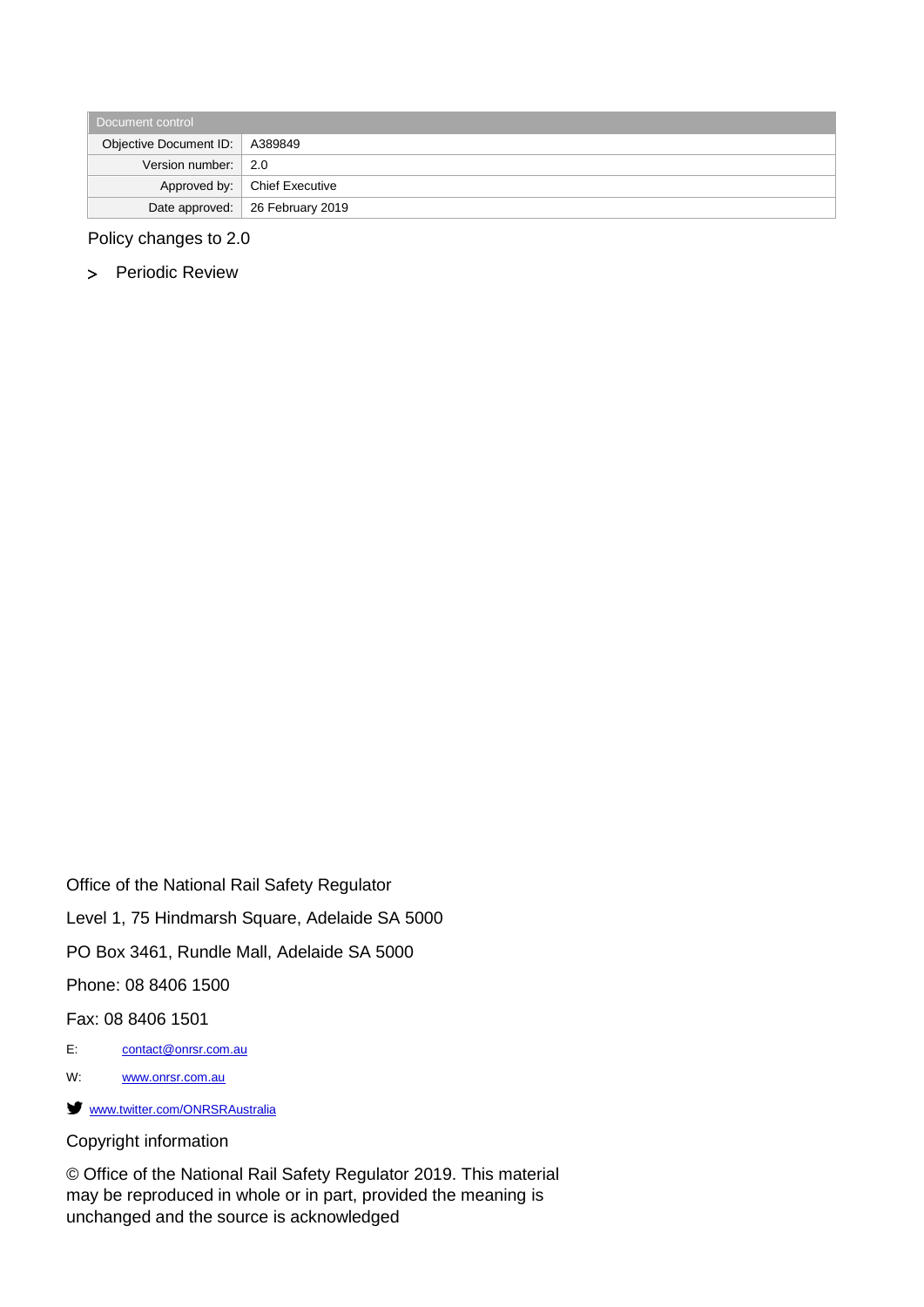# Table of contents

| 1              |      |  |  |
|----------------|------|--|--|
| $\mathbf{2}$   |      |  |  |
|                | 2.1  |  |  |
|                | 2.2  |  |  |
| 3              |      |  |  |
| 4              |      |  |  |
| 5              |      |  |  |
| 6              |      |  |  |
| $\overline{7}$ |      |  |  |
|                | 7.1  |  |  |
| 8              |      |  |  |
| 9              |      |  |  |
|                | 9.1  |  |  |
|                | 9.2  |  |  |
|                |      |  |  |
| 11             |      |  |  |
|                | 11.1 |  |  |
|                | 11.2 |  |  |
|                | 11.3 |  |  |
|                |      |  |  |
|                |      |  |  |
|                | 13.1 |  |  |
|                | 13.2 |  |  |
|                | 13.3 |  |  |
|                | 13.4 |  |  |
|                | 13.5 |  |  |
|                | 13.6 |  |  |
|                | 13.7 |  |  |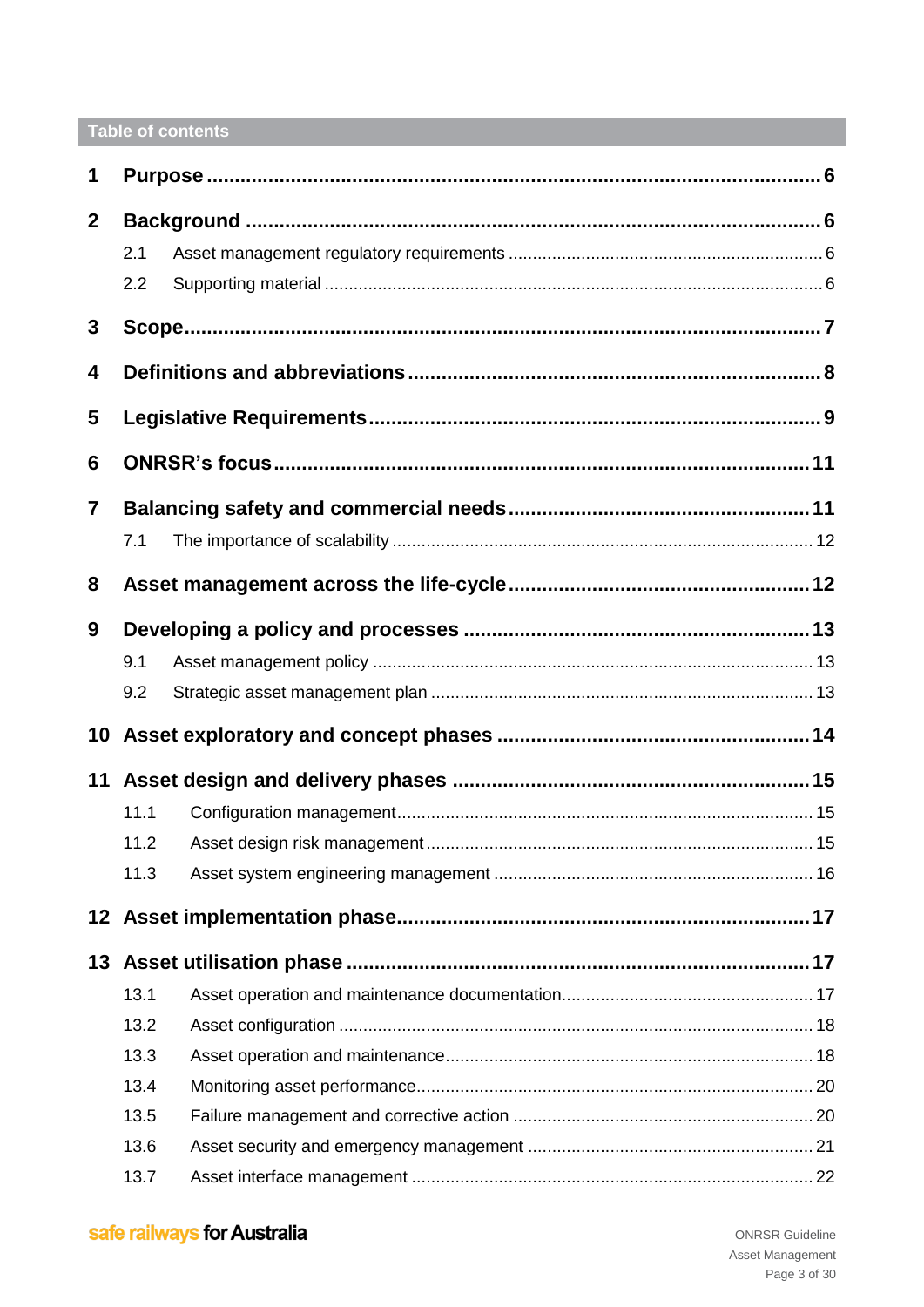| 16.2 |  |
|------|--|
|      |  |
|      |  |
|      |  |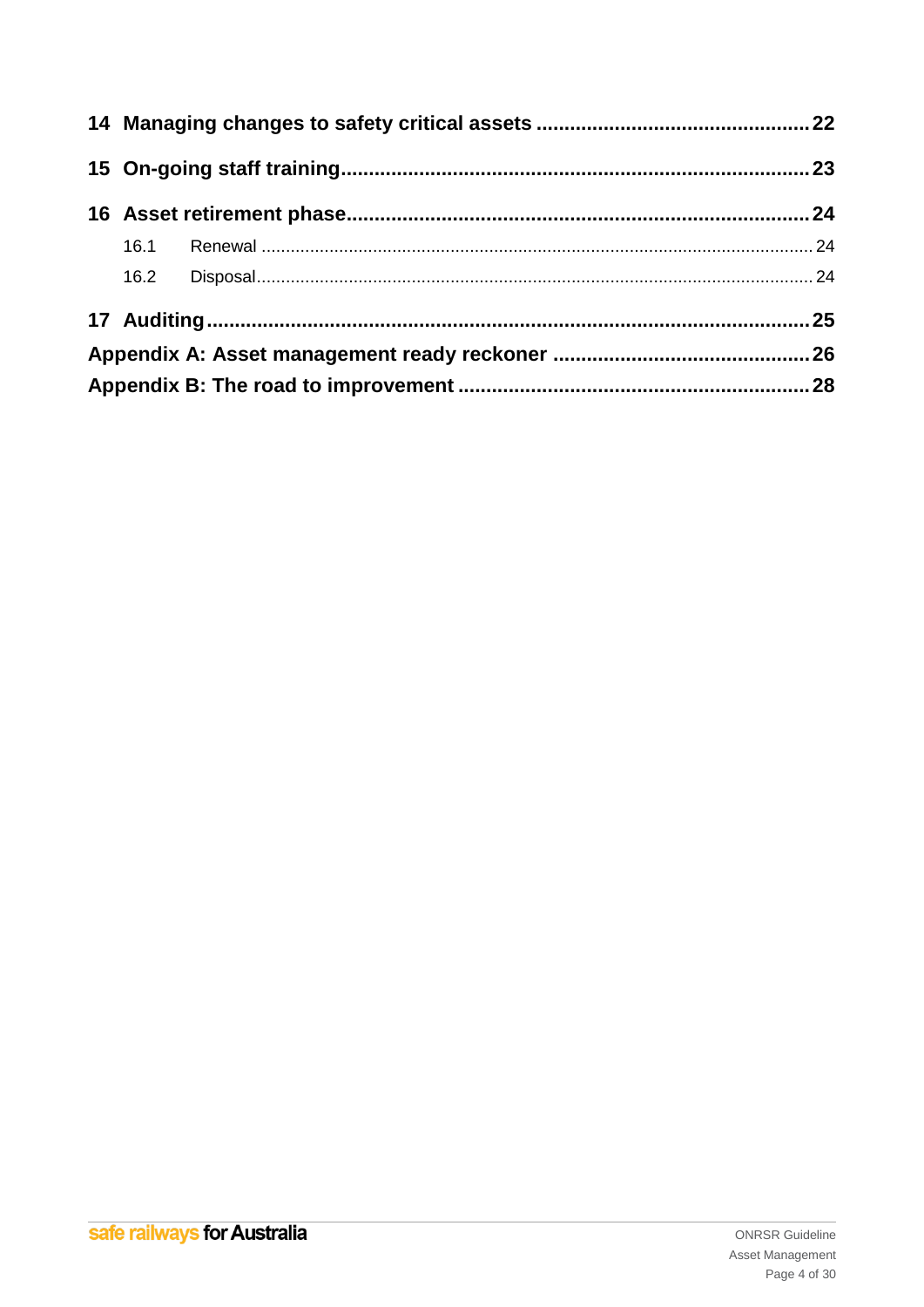## **Guideline outline**

| Sections 2 to 5   | explains the legislative basis for the asset management advice<br>provided in this guideline.                                                                                                                                    |
|-------------------|----------------------------------------------------------------------------------------------------------------------------------------------------------------------------------------------------------------------------------|
| Sections 6 to 17  | explains the expectations of ONRSR in relation to the safe<br>management of assets.                                                                                                                                              |
| <b>Appendix A</b> | provides a ready-reckoner of ONRSR's requirements.                                                                                                                                                                               |
| <b>Appendix B</b> | provides guidance on structuring an integrated, scalable asset<br>management system that might be used by operators (using<br>context, leadership, planning, resources, operations, performance<br>evaluation, and improvement). |

This guideline is not intended to provide a detailed manual on how to manage assets.

The reader may want to refer to other tools and standards such as ISO 55000:2014 *Asset Management* series or the PAS 55 *Asset Management* specification to further their knowledge on this topic.

For analysis techniques that may assist in managing asset risk, refer to the *International Engineering Safety Management Handbook* (iESM) or ISO 31010:2009 *– Risk management – Risk assessment techniques.*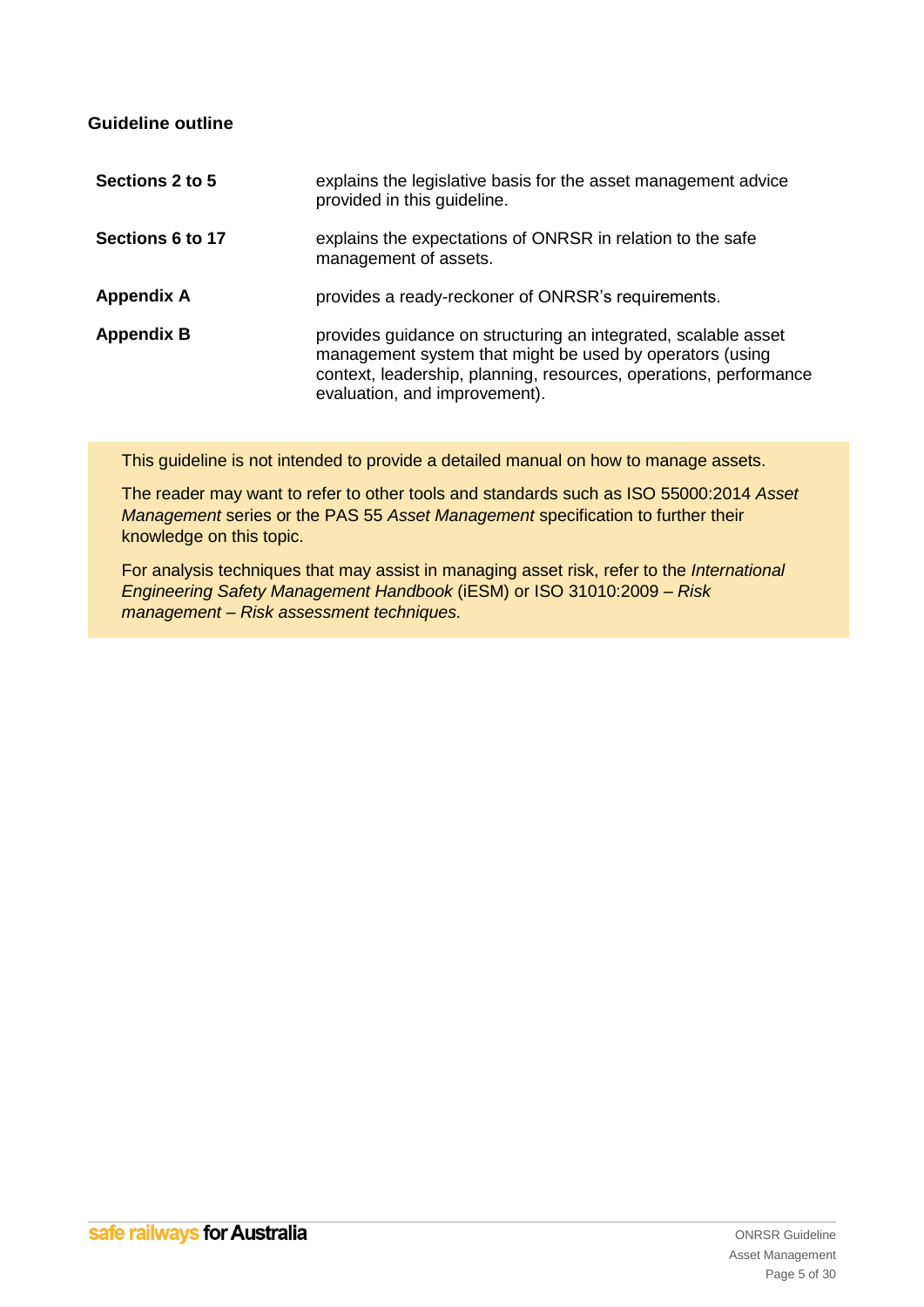#### <span id="page-5-0"></span>**1 Purpose**

The purpose of this guideline to promote the ongoing safety of rail infrastructure and rolling stock assets. It:

- provides guidance to duty holders about their duties and related obligations under the *Rail Safety National Law* (RSNL) as they apply to asset management
- explains the expectations of ONRSR when assessing a duty holder's compliance with these obligations
- provides a scalable approach to implementing systems for the safe management of assets throughout their lifecycle.

It is up to individual rail transport operators to determine the extent to which they apply the provisions of this guideline.

## <span id="page-5-1"></span>**2 Background**

## <span id="page-5-2"></span>**2.1 Asset management regulatory requirements**

The introduction of the RSNL saw the formalisation and streamlining of pre-existing asset management requirements operating in each Australian state and territory. These were intended to ensure the ongoing safety and longevity of rail infrastructure and rolling stock and, by extension, to protect all users of Australian rail systems.

The legislation specifies certain duties and obligations for officers, operators, and other relevant parties concerning the ongoing management and safety of rail infrastructure and rolling stock assets, which are outlined in Figure 1 below and described further in section [5.](#page-8-0)

## <span id="page-5-3"></span>**2.2 Supporting material**

This guideline should be read in conjunction with the following ONRSR publications:

- > [The ONRSR Way](http://www.onrsr.com.au/__data/assets/pdf_file/0014/20822/The-ONRSR-Way-web.pdf)
- > [Compliance & Enforcement Policy](http://www.onrsr.com.au/__data/assets/pdf_file/0016/1906/Policy-Compliance-and-Enforcement.pdf)
- > [Safety Improvement Policy](http://www.onrsr.com.au/__data/assets/pdf_file/0013/5125/Policy-Safety-Improvement.pdf)
- [Meaning of duty to ensure safety so far as is reasonably practicable guideline](http://www.onrsr.com.au/__data/assets/pdf_file/0009/2412/Guideline-Meaning-of-Duty-to-Ensure-Safety-SFAIRP.pdf)
- [Preparation of a Rail Safety Management System guideline](http://www.onrsr.com.au/__data/assets/pdf_file/0015/1923/Guideline-Preparation-of-a-Rail-Safety-Management-System.pdf)
- > Major Project quideline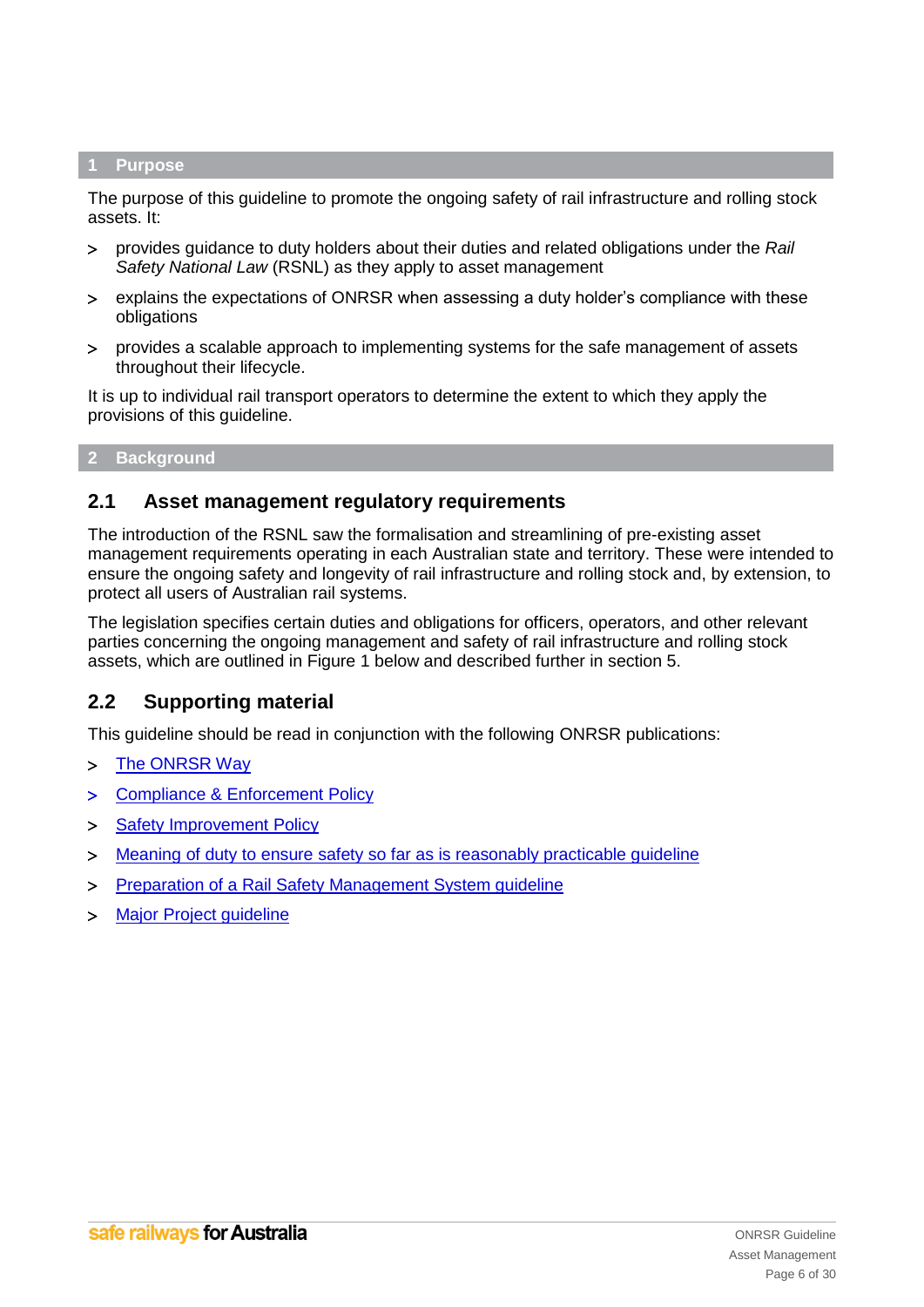

**Figure 1: Key requirements of the Rail Safety National Law**

## <span id="page-6-0"></span>**3 Scope**

This guideline elaborates on the lifecycle asset management requirements of clause 21 in Schedule 1 of the RSNL *National Regulations*.

The guideline therefore does not go into detail on processes needed to create other elements that may be required by Schedule 1, such as:

- $> a$  safety management system (cl4, 8, 9, 10, 16, 24, 28, and 29)
- document control and information management (cl7)
- > training requirements or plans (cl15)
- a human factor integration plan (cl17, 27, 28, and 29)
- a security management plan or equivalent (cl25)
- an emergency management plan or equivalent (cl26).

Nor does it detail the supporting evidence required to document compliance with any of these elements of a safety management system.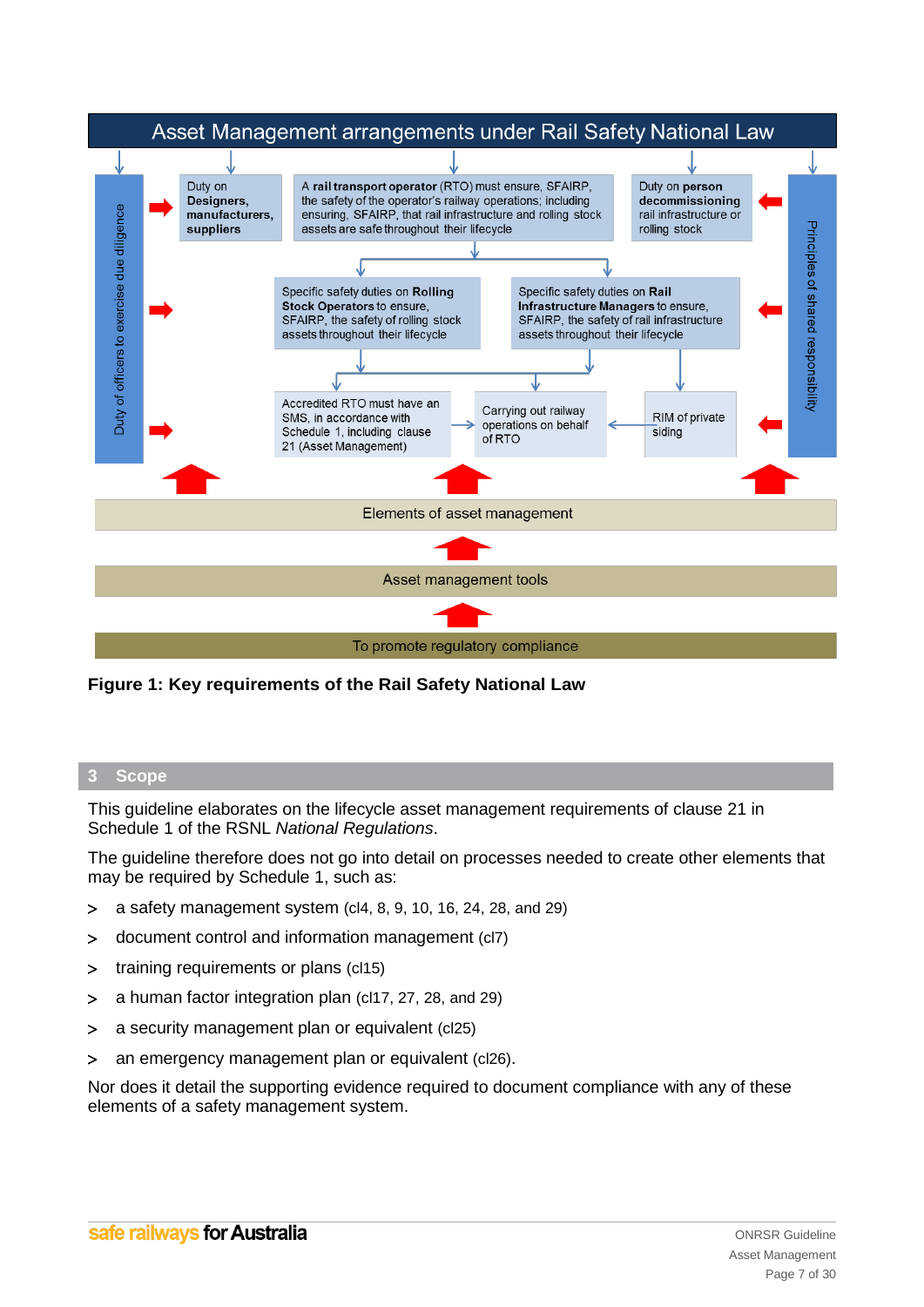## <span id="page-7-0"></span>**4 Definitions and abbreviations**

The following definitions are used within this guideline:

| <b>Asset</b><br>management<br>system  | The approach used by an organisation to ensure that physical<br>assets remain safe, fit-for-purpose, and commercially viable from<br>design and construction, throughout its life-cycle, to<br>decommissioning.                                                       |  |  |
|---------------------------------------|-----------------------------------------------------------------------------------------------------------------------------------------------------------------------------------------------------------------------------------------------------------------------|--|--|
| <b>Duty holder</b>                    | A person who has a duty under the RSNL Part 3 Division 3.                                                                                                                                                                                                             |  |  |
| <b>Management</b><br>system           | A set of interrelated or interacting elements of an organisation to<br>establish policies and objectives, and the processes to achieve<br>those objectives (ISO 9000).                                                                                                |  |  |
| <b>National</b><br><b>Regulations</b> | the Rail Safety National Law National Regulations 2012; or the Rail<br>Safety National Law (WA) Regulations 2015 in Western Australia                                                                                                                                 |  |  |
| Rail<br>infrastructure                | The facilities that are necessary to enable a railway to operate,<br>including:                                                                                                                                                                                       |  |  |
|                                       | > railway tracks and associated railway track structures<br>> service roads, signalling systems, communications systems,<br>rolling stock control systems, train control systems, and data<br>management systems<br>> notices and signs                               |  |  |
|                                       | > electrical power supply and electric traction systems<br>> associated buildings, workshops, depots, and yards<br>> plant, machinery, and equipment.                                                                                                                 |  |  |
|                                       | A rail infrastructure manager has effective control and<br>management of the rail infrastructure, whether or not they own it or<br>have a statutory or contractual right to use it.                                                                                   |  |  |
| <b>Rail transport</b><br>operator     | A rail infrastructure manager or rolling stock operator, or a person<br>or organisation which is both.                                                                                                                                                                |  |  |
| Railway                               | These include but are not limited to:                                                                                                                                                                                                                                 |  |  |
| operations                            | > the construction of a railway, railway tracks, and associated<br>railway track structures                                                                                                                                                                           |  |  |
|                                       | > the construction of rolling stock                                                                                                                                                                                                                                   |  |  |
|                                       | > the management, commissioning, maintenance, repair,<br>modification, installation, operation, or decommissioning of rail<br>infrastructure                                                                                                                          |  |  |
|                                       | > the commissioning, use, modification, maintenance, repair, or<br>decommissioning of rolling stock.                                                                                                                                                                  |  |  |
| <b>Rolling stock</b>                  | A vehicle that operates on, or uses, a railway. It includes a<br>locomotive, carriage, rail car, rail motor, light rail vehicle, train, tram,<br>light inspection vehicle, self-propelled infrastructure maintenance<br>vehicle, trolley, wagon, or monorail vehicle. |  |  |
|                                       | It does not include a vehicle designed to operate both on and off a<br>railway when it is not operating on a railway.                                                                                                                                                 |  |  |
|                                       | A rolling stock operator has effective control and management of<br>the operation or movement of rolling stock on rail infrastructure for a                                                                                                                           |  |  |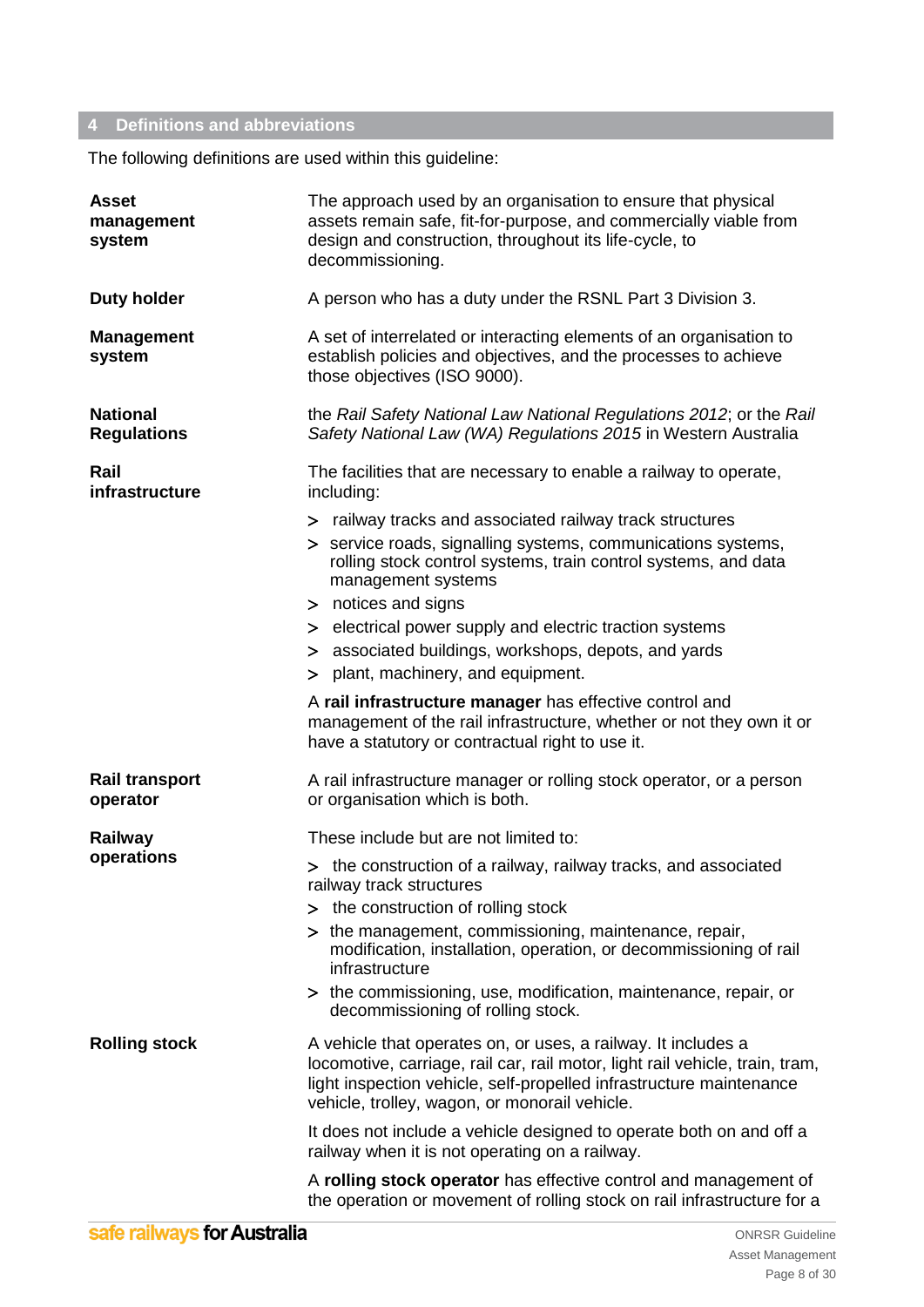|                                           | railway, but does not include a person who drives the rolling stock,<br>or controls the network or network signals.                                                                                                                                                                                                          |
|-------------------------------------------|------------------------------------------------------------------------------------------------------------------------------------------------------------------------------------------------------------------------------------------------------------------------------------------------------------------------------|
| <b>Rail Safety</b><br><b>National Law</b> | the Rail Safety National Law which has been enacted as a<br>Schedule to the Rail Safety National Law (South Australia) Act<br>2012 (SA) as it applies in each state and territory. In Western<br>Australia, RSNL means the law which has been enacted as mirror<br>legislation in the Rail Safety National Law (WA) Act 2015 |
| So far as is<br>reasonably<br>practical   | In relation to a duty to ensure safety it means that it was reasonably<br>able to be done, taking into account and weighing up all relevant<br>matters (see RSNL s47 and ONRSR's Meaning of duty to ensure<br>safety so far as is reasonably practicable guideline).                                                         |

The following abbreviations are used within this guideline:

| <b>AMS</b>   | Asset management system                                        |
|--------------|----------------------------------------------------------------|
| сI           | clause                                                         |
| <b>FMECA</b> | Failure modes, effects and criticality analysis                |
| <b>OEM</b>   | Original equipment manufacturer                                |
| <b>RAMS</b>  | Reliability, availability, maintainability and safety analysis |
| <b>RCM</b>   | Reliability centred maintenance                                |
| <b>RTO</b>   | Rail transport operator                                        |
| <b>RSNL</b>  | <b>Rail Safety National Law</b>                                |
| <b>SAMP</b>  | Strategic asset management plan                                |
| Sch          | Schedule                                                       |
| <b>SEMP</b>  | Systems engineering management plan                            |
| <b>SMS</b>   | Safety management system                                       |
| <b>TMP</b>   | Technical maintenance plan                                     |

## <span id="page-8-0"></span>**5 Legislative Requirements**

The RSNL prescribes overarching safety duties for those whose asset management activities might affect rail safety; these are outlined below.

## **Principles of shared responsibility, accountability**

The RSNL makes it clear that rail safety is the shared responsibility of everyone who has a role at any point of an asset's lifecycle. Each party has a duty to work with others to ensure that everything reasonably practicable is done to ensure the safety of assets throughout their lifecycle (RSNL s50). However, the degree to which a person is accountable for rail safety is dependent on the nature of the risk their activities might pose to rail safety.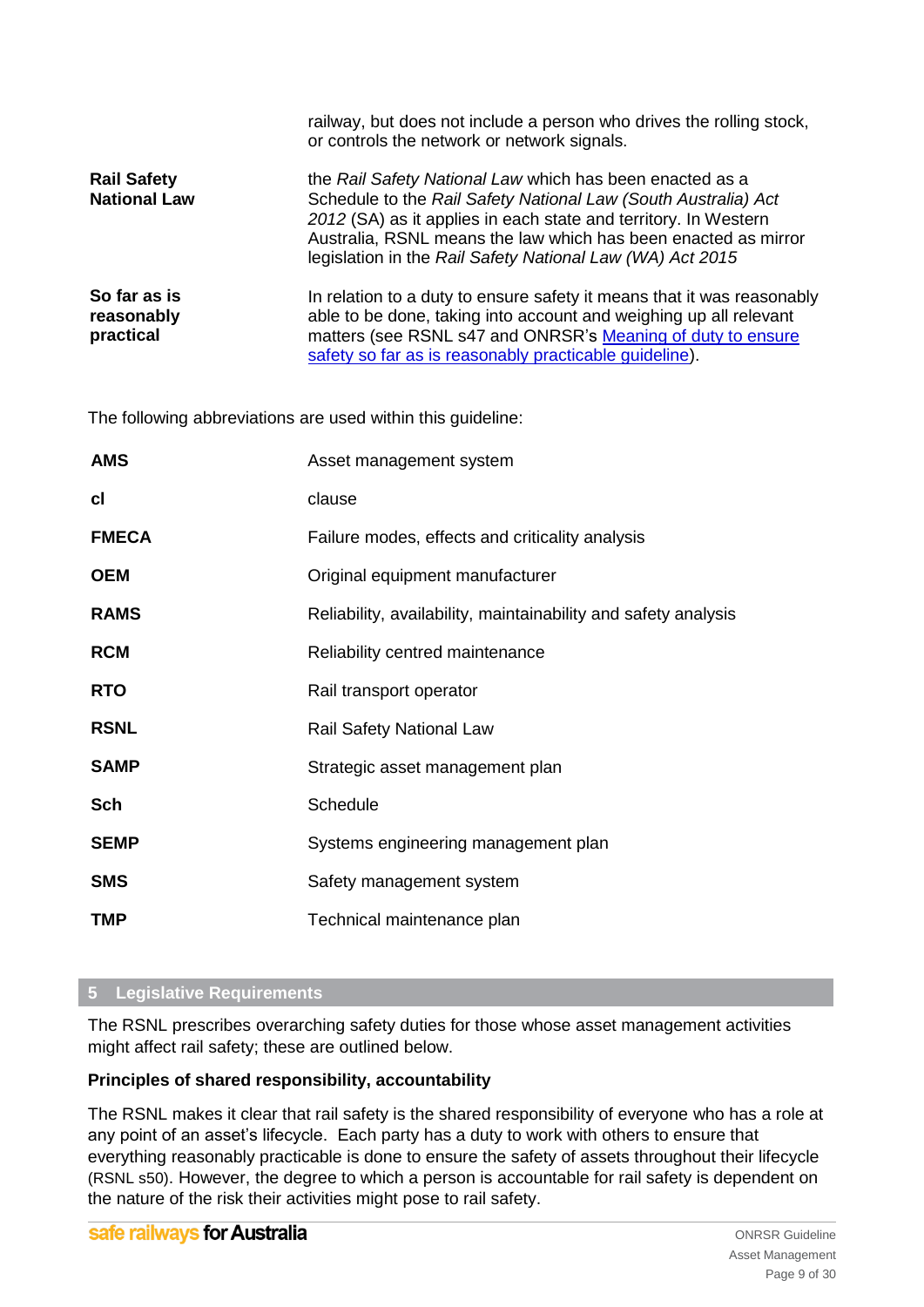Thus, the management of risks associated with railway operations is predominantly the responsibility of the person best able to control them.

## **Rail Transport Operators and others undertaking railway operations**

Rail transport operators (RTOs) are required to ensure, so far as is reasonably practicable, the safety of their railway operations (RSNL s52(1)).

This means that rail infrastructure managers, rolling stock operators, and any organisation or contractor undertaking railway operations must ensure, so far as is reasonably practicable, that:

- rail infrastructure and/or rolling stock assets are designed, constructed, and maintained to appropriate standards that ensure safety
- activities undertaken across the life-cycle of rail infrastructure and rolling stock assets are performed in a way that ensures the ongoing safety of railway operations.

In addition:

- **accredited RTOs** must comply with the requirements of Schedule 1 of the *National Regulations* in relation to the development and implementation of a safety management system (SMS)
- **contractors and suppliers** to a RTO must comply with the accredited operator's SMS to the extent that it applies to their activities and relevant equipment. It is the RTO's responsibility to ensure that contractors remain compliant
- the **rail infrastructure manager of a private siding** should adopt a systematic approach to ensure the safety of their operations. However, due to the limited scope and nature of operations or private sidings, the RSNL allows an exemption from accreditation and prescribes fewer requirements for safety management. As a result they are not required to develop an SMS or an asset management strategy.

## **Designers, Manufacturers, Suppliers**

Designers, manufacturers, and suppliers must ensure that rail infrastructure or rolling stock assets are safe for their intended purpose. They must also provide adequate information as to their safe use (RSNL s53) to help RTOs maintain safety, including:

- details about the use for which the asset was designed, commissioned, manufactured, supplied, installed, or erected
- > the results of any testing or examination of the asset
- any conditions necessary to ensure, so far as is reasonably practicable , that the asset is safe if used as intended.

A person who **decommissions rail infrastructure or rolling stock** must ensure, so far as is reasonably practicable , that the decommissioning is carried out safely and that appropriate testing and examination has been carried out to comply with the duty (RSNL s53(3)).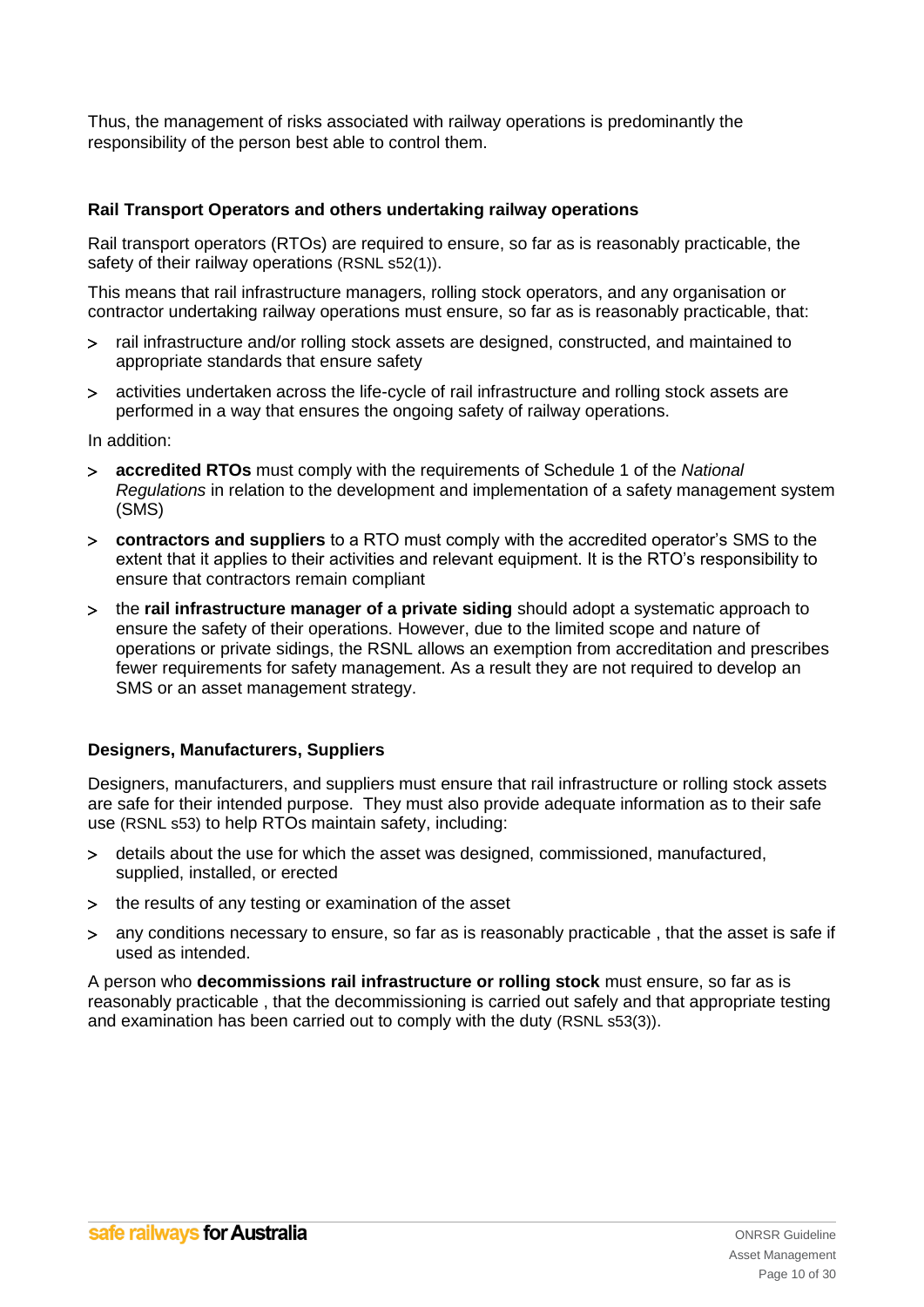## **Duty of officers to exercise due diligence<sup>1</sup>**

If an organisation has a duty or obligation under the RSNL, an 'officer' of that organisation must exercise due diligence to ensure that it complies (RSNL s55).

## **Asset management is part of the safety management system**

Consideration of the performance, safety, and integrity of infrastructure or rolling stock is essential if the safety of railway operations is to be maintained. Accordingly, RSNL s99 requires RTOs to have a documented SMS to cover their railway operations, including tasks or activities that are contracted out, in a form approved by the Regulator.

Schedule 1 of the *National Regulations* gives effect to RSNL s99 and to regulations 16 and 17, by outlining the required contents of an SMS, including clause 21, which stipulates that there must be "An asset management policy and processes that address all phases of the asset life cycle of the rail infrastructure or rolling stock operations."

Therefore, the SMS must identify, and comprehensively and systematically assess, any safety risk to railway operations and assets, including a level of detail that is:

- appropriate for the scope, nature, and safety risks of their operations
- sufficient to meet the organisation's general safety duty.

As part of this process, the roles, responsibilities, and accountabilities of all personnel (including contractors) charged with maintaining safety and performing each of the activities prescribed by the plan should be clearly documented. This includes the competent person who has primary responsibility and accountability for asset management.

## <span id="page-10-0"></span>**6 ONRSR's focus**

In carrying out its function to enforce the RSNL, ONRSR will examine an RTO's asset management system (AMS) and SMS, policies, and procedures to ensure they include:

- a systematic approach to safe asset management
- appropriate documentation of asset management processes
- effective monitoring of asset performance, including trending against life expectancy to determine timing for renewals
- management of any changes to safety critical assets.

As asset management is part of the SMS, ONRSR will review such strategies against the whole of Schedule 1 of the *National Regulations*, not just clause 21.

## <span id="page-10-1"></span>**7 Balancing safety and commercial needs**

ONRSR recognises that RTOs operate within demanding environments that carry their own commercial realities. This may result in the need to maximise and even stretch the output of assets to meet competing business objectives and to get the most value from, and safety of, infrastructure and rolling stock. This allows the RTO to strike the right balance between asset maintenance, renewal, and operational activity in order to maintain asset integrity, enhance performance, and minimise down-time.

-

<sup>1</sup> The form and detail of requirements for officers of a duty holder organisation are different in Victoria (see the *Rail Safety National Law Application Act 2013 (Victoria)* section 49).

In determining whether an officer of a body corporate failed to exercise due diligence, a Victorian court may have regard to:

a) what the officer knew, or ought reasonably to have known, about the commission of an offence by the body corporate;

b) whether or not the officer was in a position to influence the body corporate in relation to the commission of the offence; and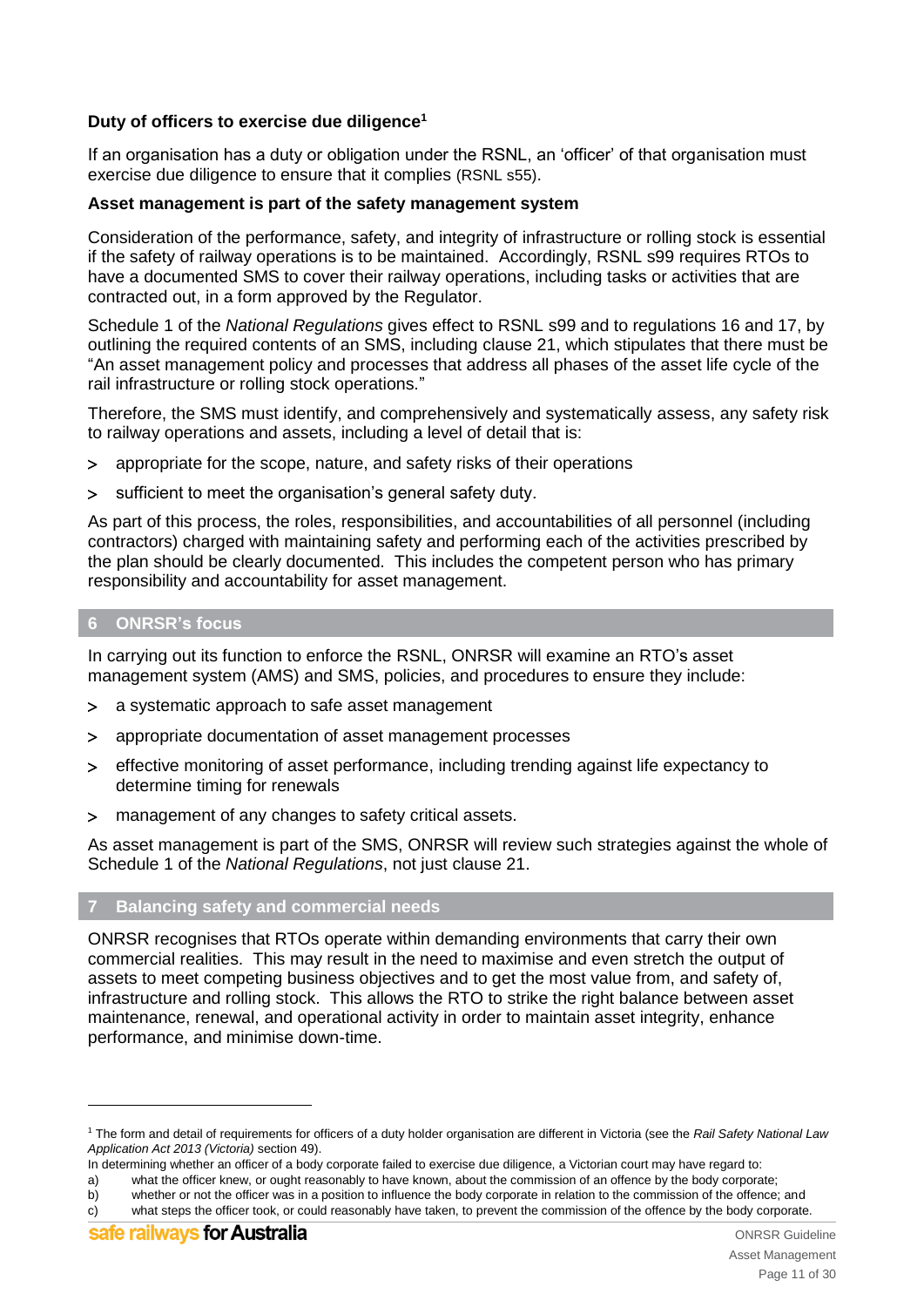# <span id="page-11-0"></span>**7.1 The importance of scalability**

Any activities carried out by an RTO in relation to its AMS or SMS need to be scalable to suit the specific nature of that organisation.

The Regulator understands that strategies will, by necessity, be appropriate to the risks and needs of each individual RTO and does not expect to see all possible tools and methodologies listed in this guideline being used in every AMS. For example, a major metropolitan railway operator might reasonably be expected to have a robust and complete AMS, while a heritage operator might only require a very basic approach to asset management.

#### <span id="page-11-1"></span>**8 Asset management across the life-cycle**

To create an asset management policy and processes, an RTO should consider the life-cycle and operational use of their assets and their performance requirements at each stage. This is an iterative process that allows an RTO to identify issues that might need to be addressed.

Various asset or systems life-cycle models have been published which may provide guidance for this purpose, such as the diagram below, which is in accordance with ISO/IEC 15288.



## **Figure 2: Asset life-cycle phases of ISO/IEC 15288-2008**

For the purpose of this guideline, ONRSR has taken a life-cycle approach to explaining its expectations that is similar to, but not the same as, the one shown above. However, the RTO should choose the approach that is most appropriate for managing their assets and identifying the needs and risks arising from their operations.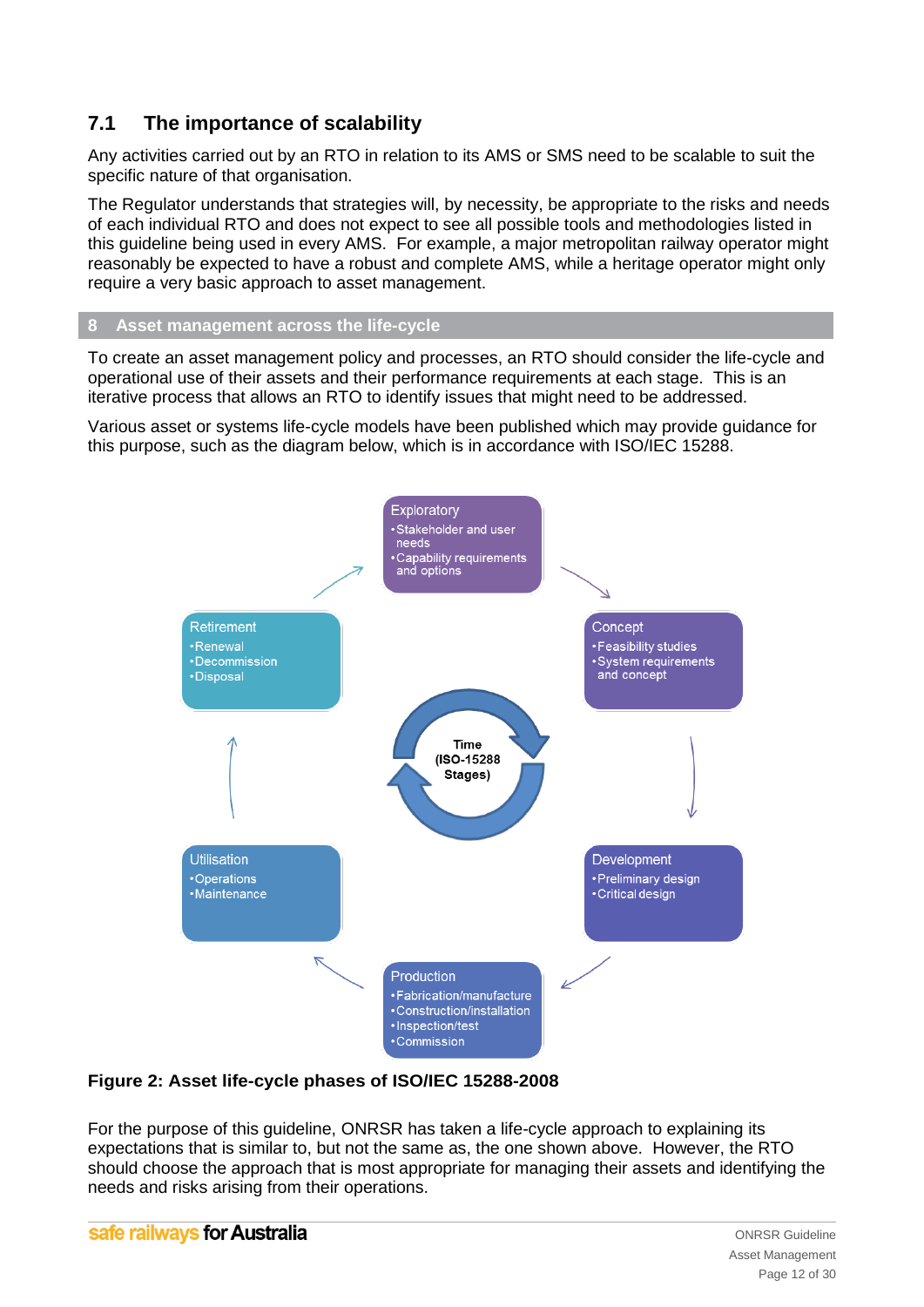## <span id="page-12-0"></span>**9 Developing a policy and processes**

A systematic approach to managing risk allows an RTO to identify, eliminate, or reduce risk across the lifecycle of the asset. A clearly documented AMS allows an RTO to provide assurance about the safety of their rail infrastructure and rolling stock.

Clause 21 of Schedule 1, states that effective asset management includes both an **asset management policy** and **processes**, some of which are also requirements of the SMS.

One way of describing these processes might be through the development of a strategic asset management plan. These are described below.

## <span id="page-12-1"></span>**9.1 Asset management policy**

#### **National Regulations: Sch1.21**

The asset management policy should:

- clearly set out the RTO's broad asset management objectives and measures for success
- demonstrate senior management commitment to the principles and process
- outline a risk-based approach to asset management, which:
	- shows how asset-related risks are identified and addressed throughout the organisation
	- ensures alignment of the RTO's safety management and asset management strategies.
- provide a framework for developing and implementing the asset management strategy, consistent with any organisational constraints
- assign responsibilities for the AMS and its outcomes, and for the establishment and improvement of a strategic asset management plan (SAMP), to individual positions
- communicate to the organisation and other stakeholders the importance of disciplined asset management practices to ensuring the safety of railway operations.

This should be part of, or consistent with, the rest of the safety management system.

## <span id="page-12-2"></span>**9.2 Strategic asset management plan**

RTOs must be able to demonstrate that they have a coordinated approach to asset management.

A SAMP<sup>2</sup> is one possible way of outlining the processes that give effect to the policy and demonstrating such an approach. It clearly identifies, and documents, a long term view of asset management and the processes and controls required to meet safety, statutory and organisation obligations.

A SAMP outlines a coordinated approach to support the safety objectives, and:

- > describes the operating context
- identifies safety critical systems and their key performance objectives
- describes how risks are managed in the operation, maintenance, modification, extension, or renewal of assets
- aligns the objectives and processes of the asset management and safety management systems
- establishes the standards and processes used in maintaining asset integrity
- outlines the responsibilities and accountabilities of duty holders in relation to the SAMP.

-

<sup>2</sup> For more information, see cl3.3.2 of ISO 55000:2014 *Asset Management – Overview, principles, and terminology*.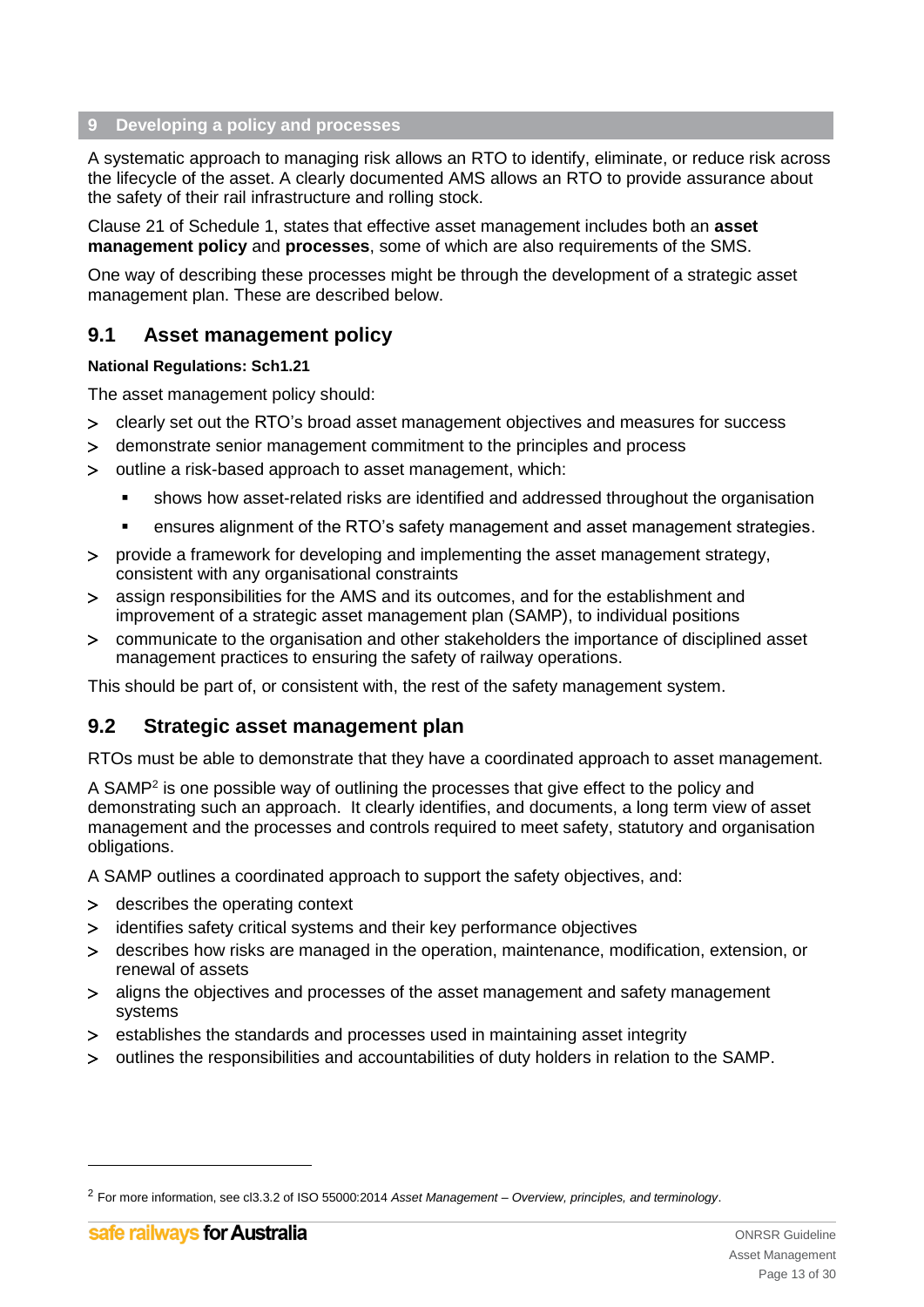If an RTO is developing a SAMP, it should:

- adopt a life-cycle risk assessment approach to identify safety critical assets and develop the plan
- identify key internal and external stakeholders and their specific needs and concerns
- detail the RTO's asset systems, asset portfolio, and criteria for identifying what is included
- employ existing organisational management systems, where appropriate, in risk management activities
- identify performance and safety requirements and the controls or processes needed to deliver them
- understand trending of asset performance and assess risks towards the end of the asset's design life
- conduct a regular management review of the SAMP and its activities to ensure it is meeting its objectives, address any gaps, and identify appropriate improvements.

All RTOs must have an up-to-date asset management policy and processes, as part of their SMS, which is appropriate to their size and risk profile.

If no SAMP is being developed, then the issues listed above should still be addressed by the RTO's SMS.

In developing a policy and processes, and keeping the scalability of the operator in mind (see 7.1), **ONRSR expects to see:**

- an asset management policy that outlines: objectives; a framework for implementing the asset management system; the RTO's risk assessment approach to assets; and the broad responsibilities of relevant stakeholders
- a description of asset management processes, including: the operating context; evidence of the consideration of each asset's life-cycle; how safety critical systems are identified, maintained, modified, extended, and renewed; how the AMS and SMS are aligned and/or integrated; and the specific roles, responsibilities, and accountabilities of duty holders. This might be achieved through the use of an SAMP.

#### <span id="page-13-0"></span>**10 Asset exploratory and concept phases**

RTOs should establish processes to:

- determine requirements for any new and/or modified assets and consult on them with relevant stakeholders (Sch1.12)
- manage the risks associated with implementing such changes, in line with the SMS (Sch1.16)
- manage the risks associated with asset procurement and contract management (Sch1.18).

While tourism and heritage operators should have processes that are scalable to their operations, **as a minimum they should ensure that:**

- > safety requirements and risks are identified and managed in line with the SMS
- if an original equipment manufacturer (OEM) is still in operation, safety critical items are sourced from them. In most cases, however, items will be like-for-like replacements, tested by competent people
- > safety information and specifications should be drawn from historical data sources and reviewed, or obtained from the OEM if it is still operating. This information should be used as a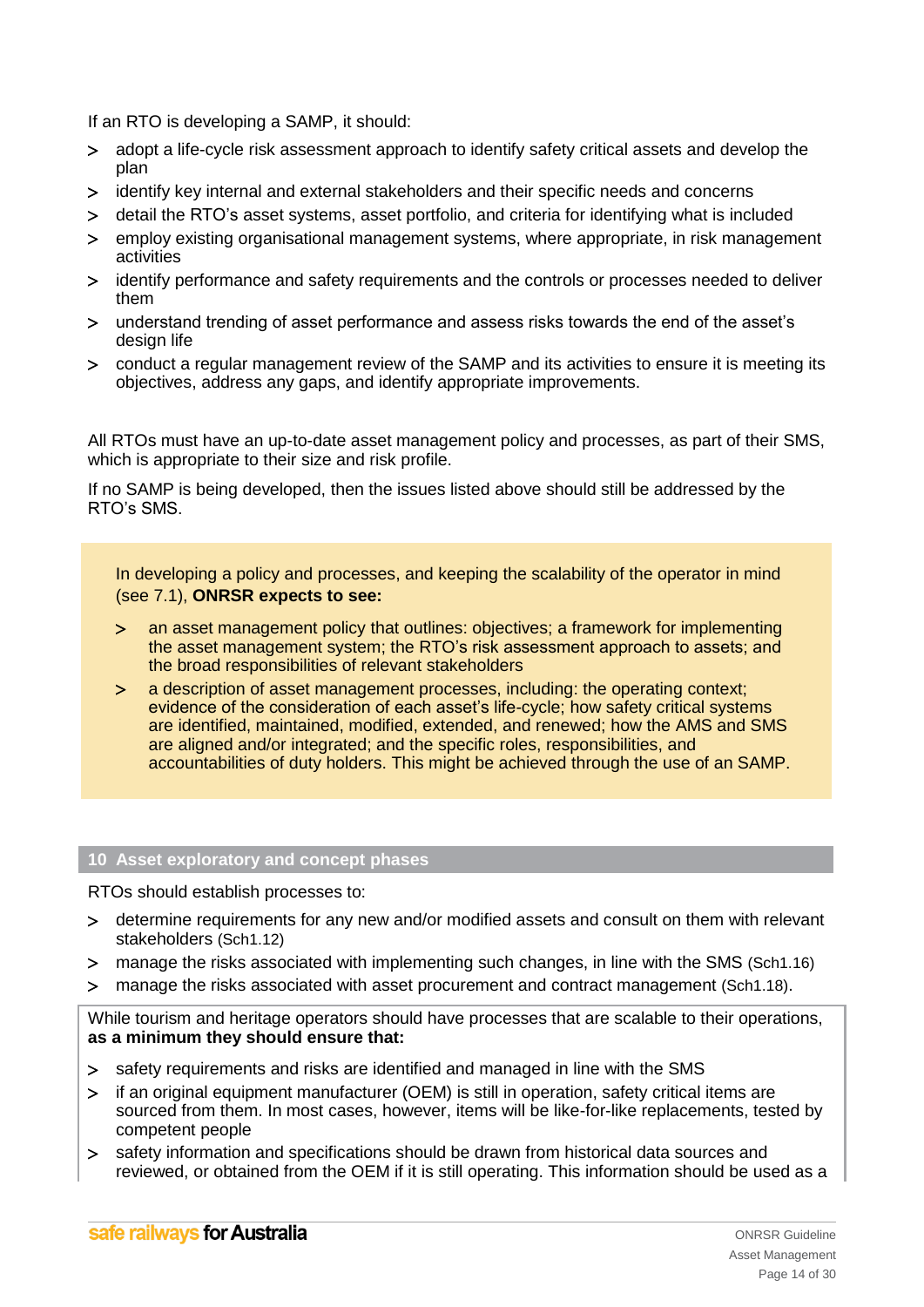starting point for developing a plan, recognising that current use will differ markedly from the original design intent.

For the asset exploratory and concept phases, and keeping the scalability of the operator in mind (see 7.1), **ONRSR expects to see:**

 documentary evidence of processes and consultation to determine asset requirements, and of risk management strategies in relation to the procuring and implementing the new or modified assets.

## <span id="page-14-0"></span>**11 Asset design and delivery phases**

## <span id="page-14-1"></span>**11.1 Configuration management**

#### **National Regulations: Sch1.7**

Having established an asset management policy and the associated asset management strategy, an RTO should document all relevant processes and information relating to the design and delivery of the proposed asset in their SMS.

This can be coordinated through the use of configuration management processes or a configuration management system. These outline the technical and organisational activities that establish and maintain control of the asset throughout its life-cycle.

While tourism and heritage operators should have processes that are scalable to their operations, **as a minimum they should ensure that:**

- if an original equipment manufacturer (OEM) is still in operation, safety critical items should be sourced from them. In most cases, however, items will be like-for-like replacements, tested by competent people; and
- safety information and specifications should be drawn from historical data sources and reviewed, or obtained from the OEM if it is still operating. This information should be used as a starting point for developing a plan, recognising that current use will differ markedly from the original design intent.

## <span id="page-14-2"></span>**11.2 Asset design risk management**

#### **National Regulations: Sch1.16**

RTOs should establish and document a process to manage the risks associated with the design and delivery of the asset solution.

This should include hazard safety analysis to identify areas most at risk of failure, reviewed against the RTO's risk register. The risk management process is part of the RTO's SMS, for which systems and procedures must be developed to comply with risk management obligations in RSNL s46.

For larger RTOs, this should be achieved by identifying safety critical systems and establishing key performance objectives through the use of appropriate risk identification techniques, such as: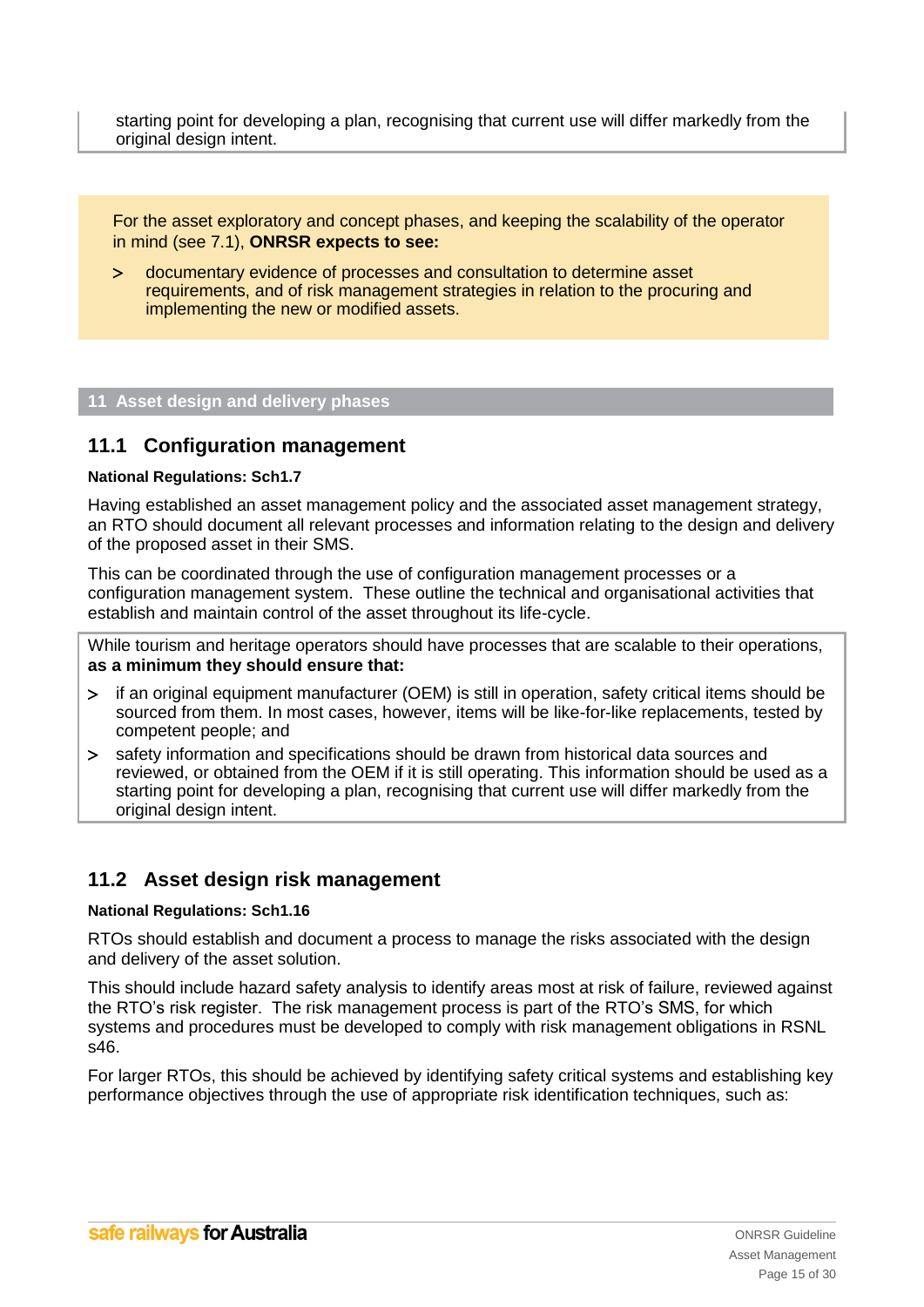- $>$  reliability, availability, maintainability & safety (RAMS) analysis of the design of assets<sup>3</sup>
- failure modes, effects and criticality analysis (FMECA) and/or reliability centred maintenance (RCM) to manage risks during the design phase and to support establishing a maintenance plan.

While tourism and heritage operators should have processes that are scalable to their operations, **as a minimum they should ensure that:**

- hazard analyses are conducted and signed off by a competent person
- safety information and specifications are obtained from suppliers and reviewed, or existing maintenance practices on similar assets adapted
- they have considered whether to use tools such as FMECA, or to review historical failure information, in order to manage safety risks during design and to establish maintenance plans or manage any deviation from common practice.

## <span id="page-15-0"></span>**11.3 Asset system engineering management**

## **National Regulations: Sch1.19**

It is important for an RTO to demonstrate how they capture and maintain system and safety requirements for their assets, and how these will be verified, validated, and tracked.

These requirements should be managed against the specific standards and processes used for the design, maintenance, and operation of rail infrastructure and rolling stock, as identified by the RTO.<sup>4</sup> These will be important for asset management purposes and will be of interest to ONRSR.

RTOs should ensure that:

- > safety critical systems are designed to functional specifications
- there is a validation and commissioning test plan to confirm that the asset is fit for purpose and safe to operate and maintain
- operation and maintenance documentation has been prepared, which outlines processes for updating, reviewing, and maintaining assets.

RTOs should demonstrate that they use appropriate systems engineering processes and safety assurance processes (e.g. EN50126/8/9 for complex systems) in their design and procurement approach. This might be achieved through the creation of a systems engineering management plan (SEMP), which would specify the procedures to identify and record stakeholders, system requirements, and safety needs.

While tourism and heritage operators should have processes that are scalable to their operations, **as a minimum they should ensure that:**

- > if an original equipment manufacturer (OEM) is still in operation, safety critical items should be sourced from them. In most cases, however, items will be like-for-like replacements, tested by competent people
- safety information and specifications should be drawn from historical data sources and reviewed, or obtained from the OEM if it is still operating. This information should be used as a

-

<sup>&</sup>lt;sup>3</sup> If design is done by a third party, the accredited operator still has responsibility to communicate key safety performance criteria to the designers to ensure that the asset is fit for purpose.

<sup>&</sup>lt;sup>4</sup> If design and supply is from a third party, it is still the accredited operator's responsibility to demonstrate safety assurance or compliance and show that the asset is fit for purpose.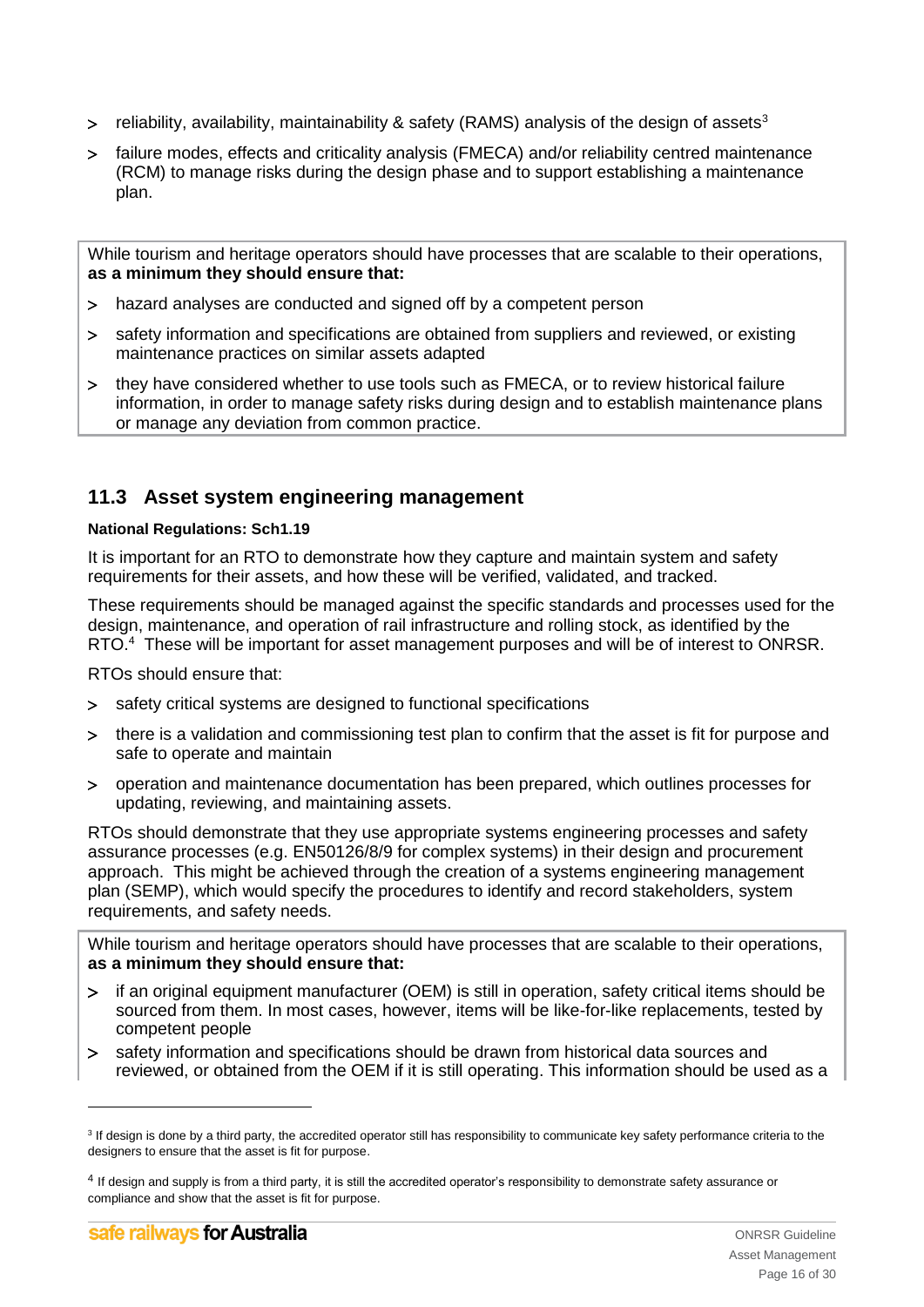starting point for developing a plan, recognising that current use will differ markedly from the original design intent.

For the asset design and delivery phases, and keeping the scalability of the operator in mind (see 7.1), **ONRSR expects to see:**

- processes for designing and delivering assets
- processes for managing risks in the design and delivery phase
- evidence of the tools used for assuring safety and reliability
- details of the standards or other safety information relied upon for the design and maintenance of the asset and any tests used to confirm compliance
- the existence of a manual, or similar, that includes the processes for operating and maintaining assets and for managing risks in the operation and maintenance phase.

## <span id="page-16-0"></span>**12 Asset implementation phase**

In order to ensure the successful and safe implementation of the asset, RTOs should establish processes to manage the risks associated with its construction, testing, and commissioning, in line with the processes of their SMS. RTOs should also implement processes to manage:

- the testing, verification, and validation of system and safety requirements of the asset, which might be achieved by way of a Testing and Commissioning Management Plan or equivalent
- the operational readiness of the asset, which could be achieved with an operational readiness checklist.

While tourism and heritage operators should have processes that are scalable to their operations, **as a minimum they should ensure that:**

 testing and verification are carried out against a management plan that has been informed by historical data or OEM safety specifications and developed to meet current usage patterns.

For the asset implementation phase and keeping the scalability of the operator in mind (see 7.1), **ONRSR expects to see:**

 evidence of safety risk management, testing, and validation processes covering construction and commissioning of the asset and its operational readiness.

#### <span id="page-16-1"></span>**13 Asset utilisation phase**

## <span id="page-16-2"></span>**13.1 Asset operation and maintenance documentation**

#### **National Regulations: Sch1.19**

RTOs should develop asset operation and maintenance documentation that outlines the processes they use to update, review, and maintain their assets. It should describe the scope of the operations and, where applicable, the risk management strategies they have in place to cover all relevant activities.

This documentation should:

safe railways for Australia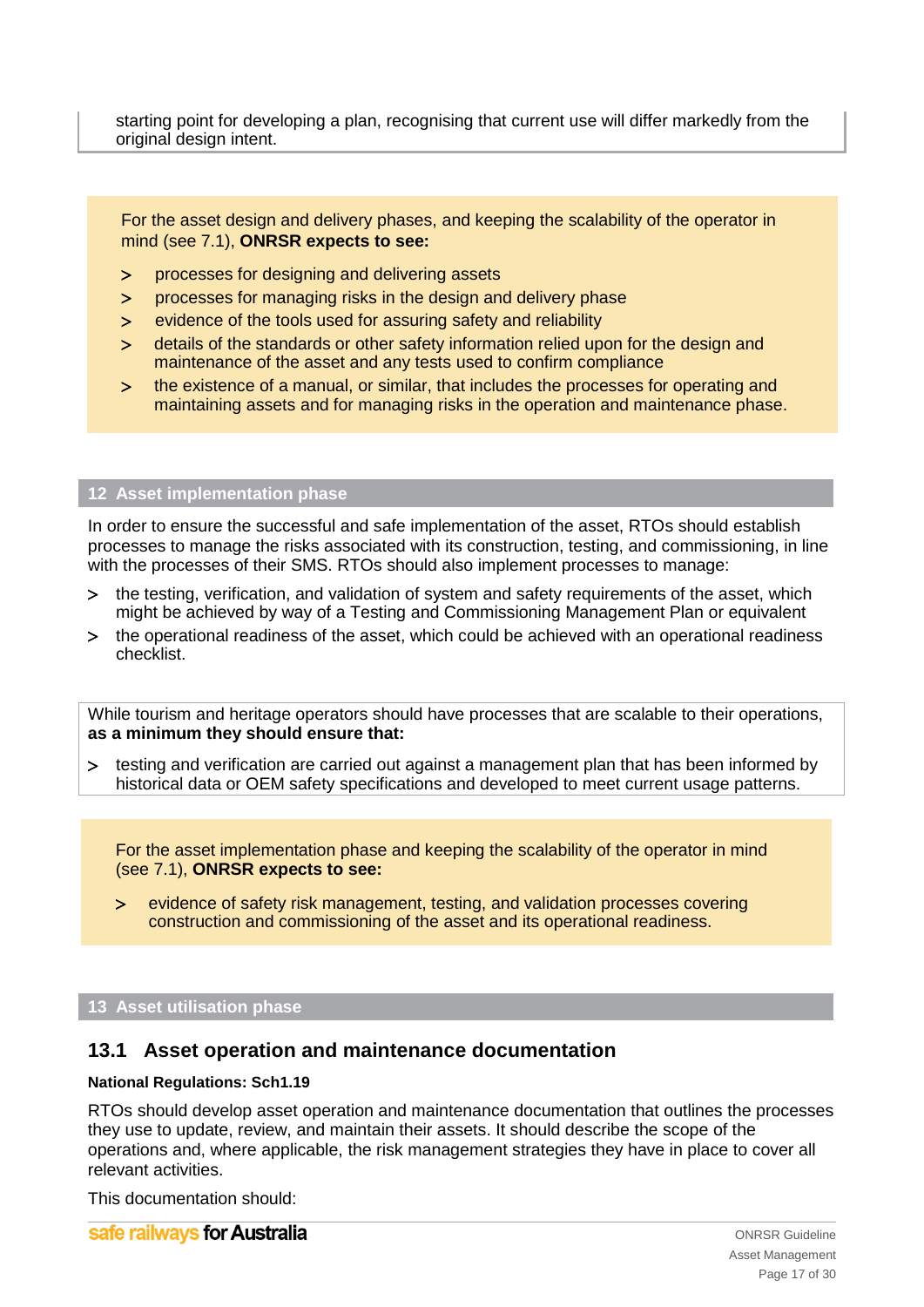- ensure that the asset is operated and maintained in accordance with the asset design
- identify and incorporate all safety related conditions, which specify how the use of the asset might be restricted, and the conditions that are in place for its use
- specify the ongoing checks to be carried out.

While tourism and heritage operators should have processes that are scalable to their operations, **as a minimum they should ensure that:**

- manuals are provided where available, or documentation developed, that: ensures assets are operated and maintained in accordance with design; identifies safety related conditions; and specifies ongoing checks
- > equipment is only operated and maintained by competent personnel.

## <span id="page-17-0"></span>**13.2 Asset configuration**

## **National Regulations: Sch1.7**

RTOs should extend the process for configuring the design and delivery of a proposed asset (described in [11.1\)](#page-14-1) to cover the whole of its life-cycle. This should be done by:

- establishing and maintaining records of all assets through the creation of an asset register. This should contain information such as the unique identification of the assets, their location, any maintenance carried out, etc.
- managing documents and information about the assets in accordance with the RTO's SMS
- determining the criticality of assets, based on the results of a safety risk assessment. Safety critical assets should be identified within the asset register.

RTOs should show how asset information is developed, maintained, and integrated within their risk register.

The requirement for a risk register should be appropriate for the size and scope of the RTO's operations. For example, a major operator would almost certainly have a software system to maintain asset records, while tourism and heritage operators could maintain their asset and risk register in a spreadsheet.

While tourism and heritage operators should have processes that are scalable to their operations, **as a minimum they should ensure that:**

 asset records are maintained in a system that is appropriate to the size and nature of the operation.

## <span id="page-17-1"></span>**13.3 Asset operation and maintenance**

#### **National Regulations: Sch1.19 and Sch1.20**

RTOs should monitor ongoing compliance with their nominated standards and processes in order to ensure that their railway operations continue to be safe and perform efficiently.

To this end, RTOs should establish processes to ensure that:

- assets are operated and maintained in accordance with the relevant manuals
- > the condition of the assets are monitored
- equipment needed to test or inspect assets is appropriately controlled, calibrated, and maintained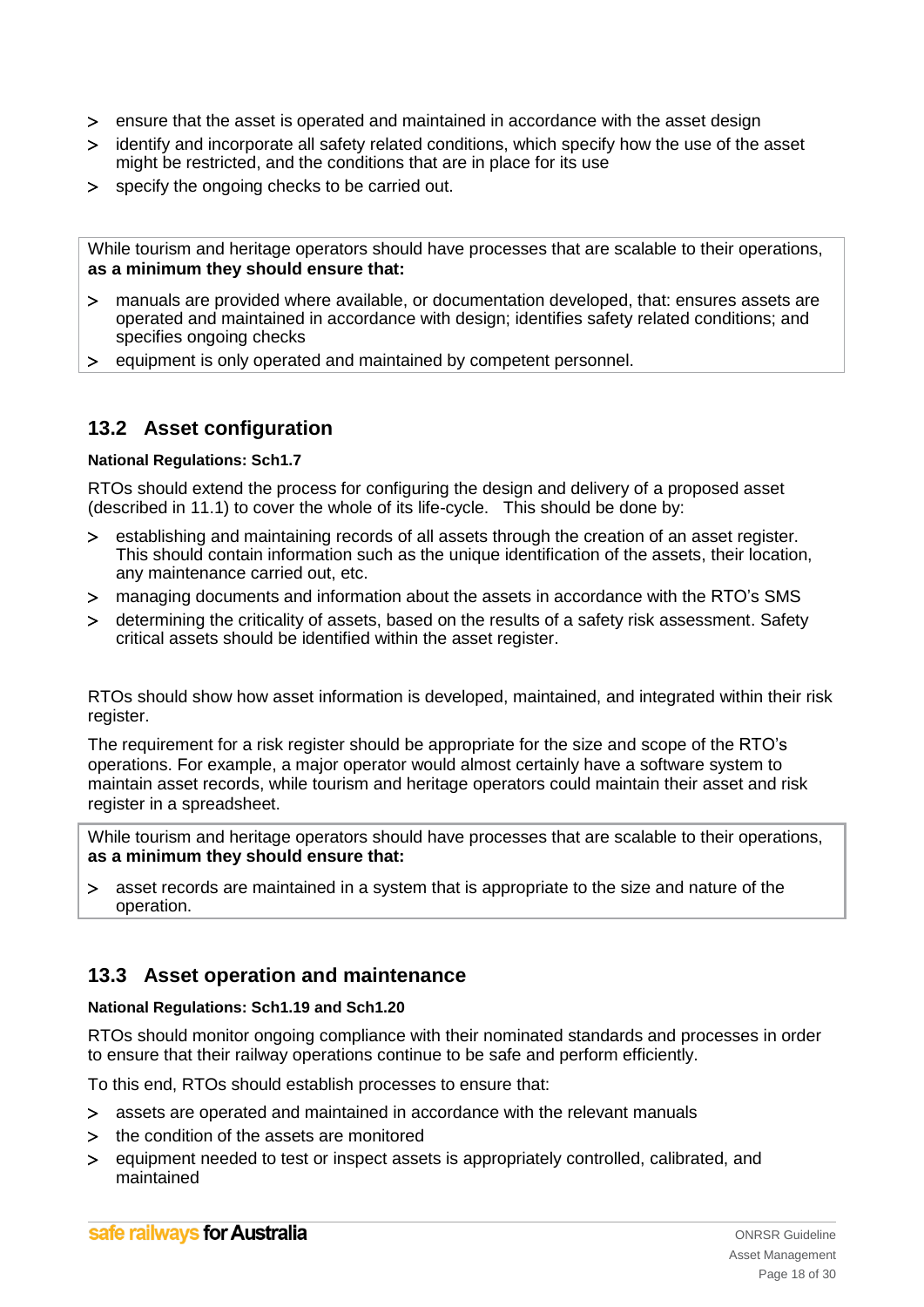- any risks associated with operating and maintaining the assets are being managed in accordance with:
	- the RTO's SMS and asset management strategy risk management processes
	- all workplace health and safety laws
- spare parts are available for maintenance, especially for the safety critical assets. This might be achieved by determining spare part needs for the assets based on the asset criticality, as identified through the use of reliability centred maintenance (RCM).

Asset maintenance<sup>5</sup> planning by RTOs should:

- address competency, capacity, and resource requirements
- provide for information management and record keeping needs
- deliver detailed plans that have been established through a risk-based process
- ensure calibration of the tools and equipment that will be used for maintenance.

For larger RTOs, this should specifically include:

- a Technical Maintenance Plan (TMP) which is controlled by the office of a chief engineer or another technical authority
- work instructions developed from, and audited against, the TMP.

Planning should be documented and controlled in a computer maintenance management system, or by using a simpler equivalent if the RTO is a tourism or heritage operator.

RTOs should have processes in place to ensure that:

- maintenance is delivered to schedule
- work instructions is available for all safety critical activities
- all tasks are signed-off for compliance
- documentation about maintenance carried out is controlled
- competency based training is available on all safety critical systems.

While tourism and heritage operators should have processes that are scalable to their operations, **as a minimum they should ensure that:**

- operations and maintenance documents are kept up to date
- all safety critical assets are documented
- controlled work instructions are carried out to schedule and performed by competent people
- safety critical tasks are checked and signed-off by competent people, and all documents controlled.

<span id="page-18-0"></span>-

<sup>&</sup>lt;sup>5</sup> If maintenance is contracted to a third party, it is the accredited operator's responsibility to specify and monitor that the performance of the asset complies with the operator's established standards.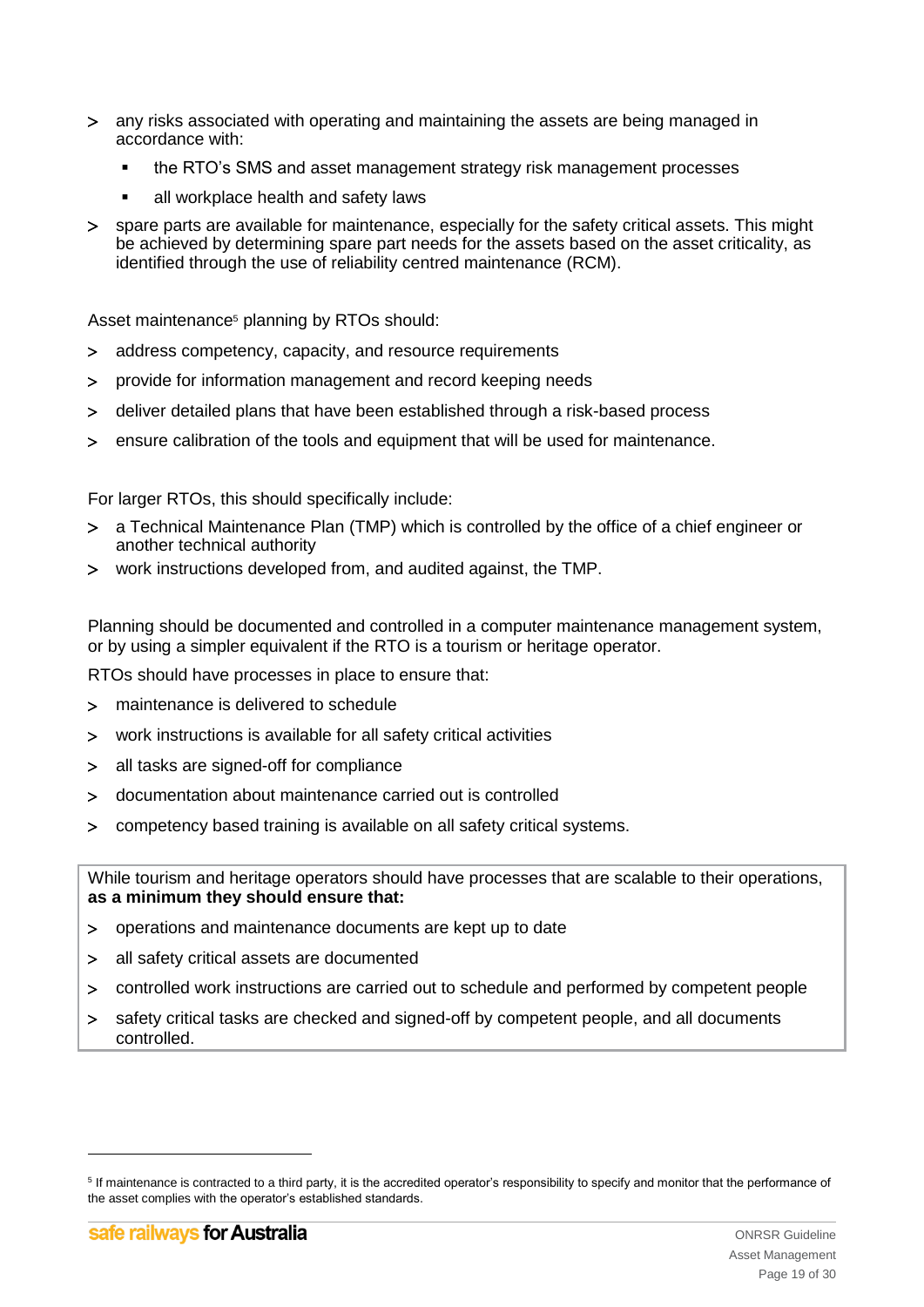## **13.4 Monitoring asset performance**

## **National Regulations: Sch1.20 and Sch1.22**

Once processes are in place to manage the risk associated with safety critical assets, RTOs should monitor asset performance against these risks and their own expectations.

RTOs should demonstrate that they:

- understand the performance of their safety critical assets by identifying what needs to be monitored, measured, and reported
- establish and record the method and frequency of monitoring, measurement, analysis, and evaluation of the performance of safety critical assets
- monitor trending performance against the predicted strategic life of an asset
- report on performance issues based on the level of safety risk and escalate high-risk performance issues so that that they are adequately addressed
- establish channels to communicate any results (this can use the communications strategies already in place for the SMS)
- improve the conformance of safety critical assets with nominated standards by:
	- reviewing operational and maintenance controls, and assessing the risk of assets not meeting the predetermined standards
	- **EXECUTE:** identifying the root cause(s) of safety performance issues
	- **EXEDENT** identifying actions that might be needed for recovery to safe operating conditions.
- improve the SMS continuously by identifying potential risks and taking corrective action
- document where opportunities have been taken to reduce or eliminate risk and how this was achieved.

While tourism and heritage operators should have processes that are scalable to their operations, **as a minimum they should ensure that:**

evidence that performance against safety objectives is being monitored.

## <span id="page-19-0"></span>**13.5 Failure management and corrective action**

## **National Regulations: Sch1.11**

RTOs should have processes for identifying any faults or failures that might occur with their assets and ensuring the appropriate corrective actions are carried out. These should be in line with the provisions and maintenance programs outlined in their SMS and should:

- ensure appropriate recording of failures and the resultant corrective actions
- address safety critical failures
- ensure the appropriate reporting of notifiable occurrences, as per the requirements of existing ONRSR guidelines
- coordinate unscheduled repairs for safety related assets.

## RTOs should:

- document the failure management process
- use appropriate analysis techniques for safety critical features, such as Root Cause Analysis (RCA)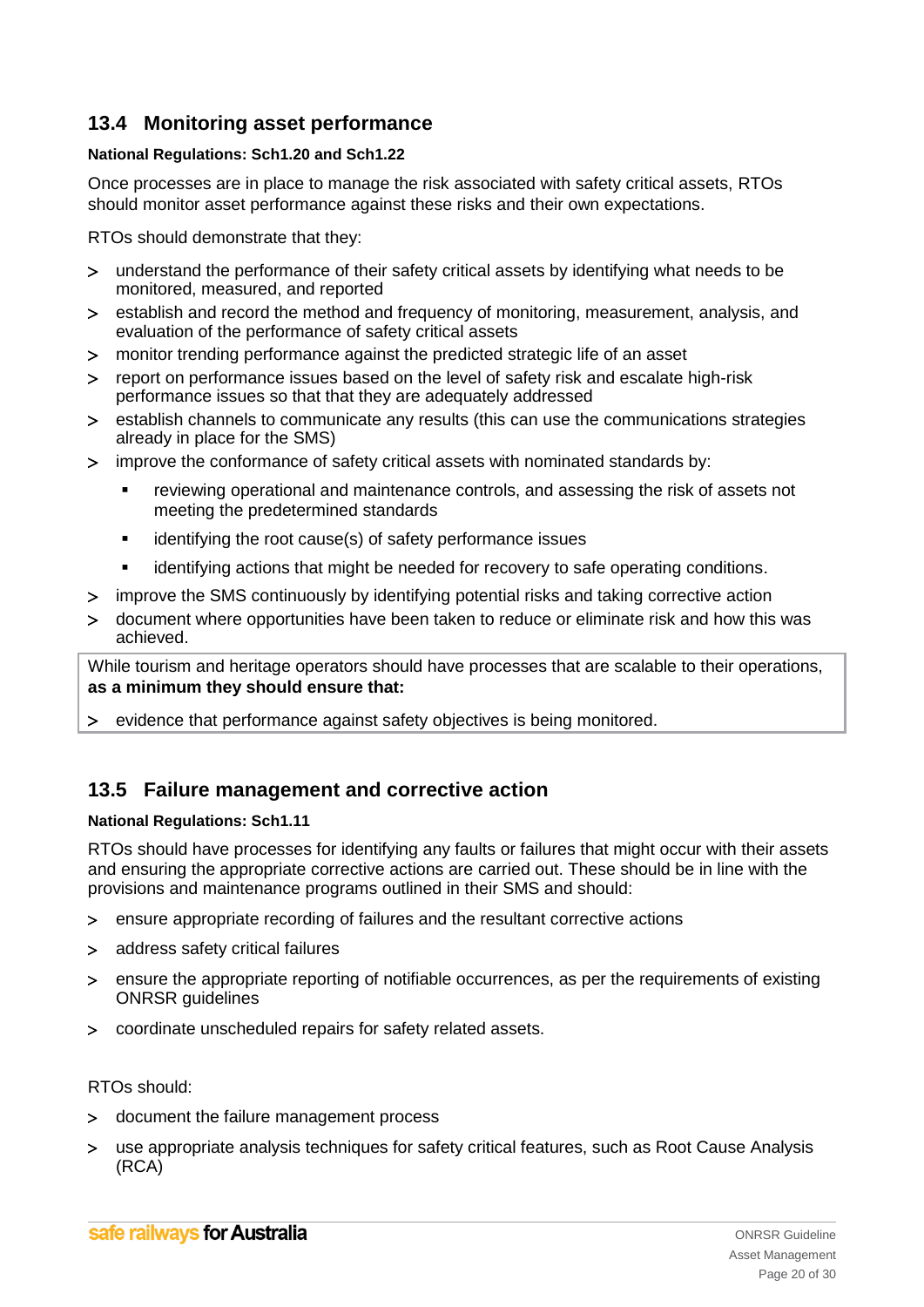- implement failure recording, which may include fault codes, failure mode, effect, criticality and corrective action
- develop procedures to manage common repair activities
- introduce a feedback process for the engineering or technical teams to review and improve systems and minimise the risk of future failures.

This could be achieved through the use of fault reporting, analysis, and corrective actions (FRACAS), which:

- records faults that were detected and recorded during testing and commissioning, as well as any that occurred during operation or maintenance
- manages the subsequent corrective actions taken to address them.

As a minimum, tourism and heritage operators should document all faults and corrective actions and require a technically competent person to check any unscheduled repairs.

While tourism and heritage operators should have processes that are scalable to their operations, **as a minimum they should ensure that:**

- all faults and corrective actions are documented
- any unscheduled repairs are checked by a technically competent person
- > failures of assets are reviewed regularly.

## <span id="page-20-0"></span>**13.6 Asset security and emergency management**

## **RSNL reference: Sch1.25 and Sch1.26**

<span id="page-20-1"></span>RTOs should have processes in place to manage any security or emergency issues that might arise during the operation or maintenance of the asset. These security and emergency management processes should comply with arrangements in place in their SMS.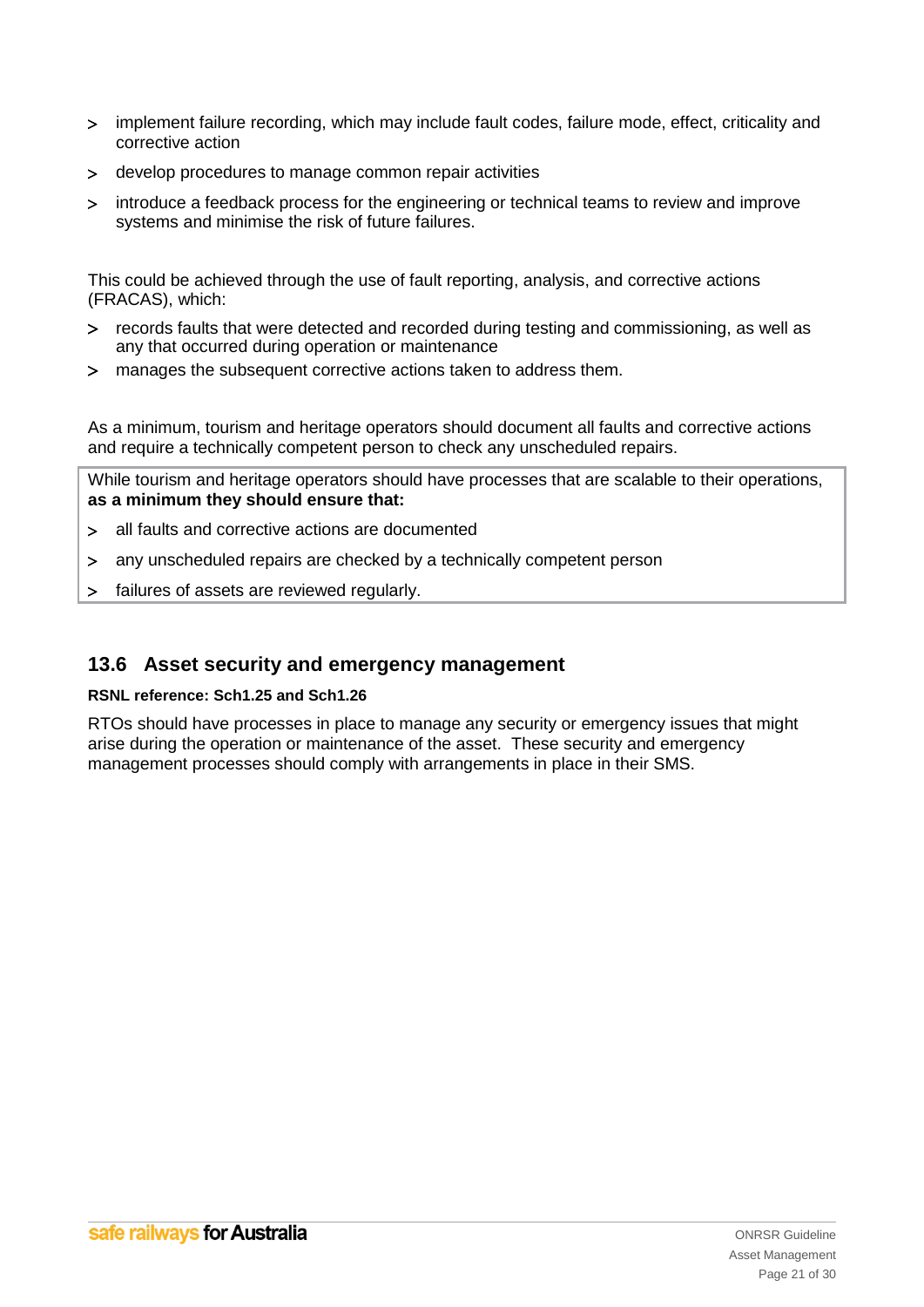## **13.7 Asset interface management**

## **RSNL reference: Sch1.19 and Sch1.22**

RTOs should establish processes to manage any interface risks that might occur during the operation and maintenance of its assets.

These should cover interfaces between assets and between operators.

While tourism and heritage operators should have processes that are scalable to their operations, **as a minimum they should ensure that:**

## interface risks are identified and controls managed.

For the asset utilisation phase, and keeping the scalability of the operator in mind (see 7.1), **ONRSR expects to see:**

- evidence of ongoing compliance with the RTO's nominated standards and processes, and management of identified risks
- asset maintenance plans and procedures
- evidence of identifying and eliminating safety risks
- evidence of reporting and managing any performance issues and corrective actions
- evidence of the use of trending performance against the predicted strategic life of an asset for tracking performance and planning for renewals
- processes for identifying faults and failures and undertaking corrective action
- evidence of the consideration of asset management in SMS provisions for: security and emergency management, notifiable occurrences, and interface management.

## <span id="page-21-0"></span>**14 Managing changes to safety critical assets**

## **RSNL reference: Sch1.12**

In situations where RTOs might seek to change the configuration baseline of safety critical assets, they should implement a change management process to ensure the effective management of safety risks.

RTOs should establish configuration baselines for all safety critical assets, including associated software, whether they are embedded in existing systems or stand-alone programs. If an RTO is changing the configuration baseline of safety critical assets, they should, where possible:

- manage the risks arising from changes to these assets
- > track serial and model numbers
- validate functional requirements against specifications and controls
- control the release of configuration items
- ensure that the status of any assets under configuration management is up to date.

Changes to established baselines, operating conditions, or the maintenance schedule of safety critical assets must not in any way diminish the safety of the operating railway. Management of any changes in place to operational or maintenance processes for safety critical assets should comply with Schedule 1.12 of the *National Regulations*.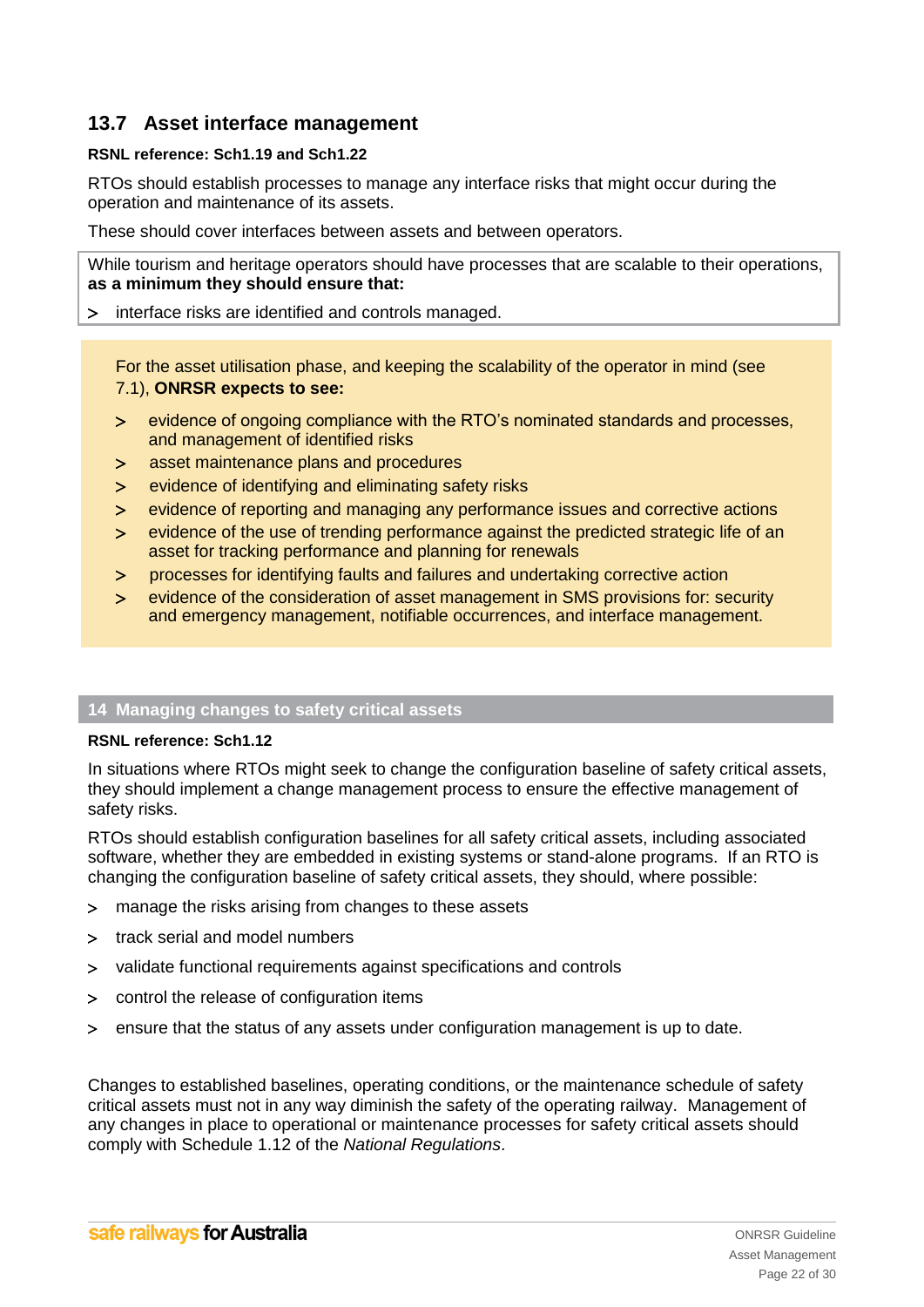While tourism and heritage operators should have processes that are scalable to their operations, **as a minimum they should ensure that:**

changes to safety critical assets are managed in compliance with Schedule 1.12*.* 

For managing changes to safety critical assets, and keeping the scalability of the operator in mind (see 7.1), **ONRSR expects to see:**

- evidence of the configuration management of assets through their life-cycle
- evidence of change management processes to deal with baseline reconfigurations.

#### <span id="page-22-0"></span>**15 On-going staff training**

#### **RSNL reference: Sch1.15 and Sch1.24**

RTOs should establish a program of on-going training and induction for relevant staff. In particular, this should cover relevant information on how to:

- assess and manage risks in relation to the asset
- operate the asset safely
- use any inbuilt safeguards the asset might have
- maintain the asset, and to what standards
- manage any changes or modifications to the asset
- identify and report on any faults and failures of the asset or system.

This training should be in line with the RTO's other training responsibilities under their SMS and should ensure employees and contractors are competent to perform the tasks required of them.

While tourism and heritage operators should have processes that are scalable to their operations, **as a minimum they should ensure that:**

 employees and contractors are appropriately trained and meet accepted competency standards.

For on-going staff training, and keeping the scalability of the operator in mind (see 7.1), **ONRSR expects to see:**

 details of the training processes to ensure that relevant employees and contractors are appropriately competent to operate and maintain assets.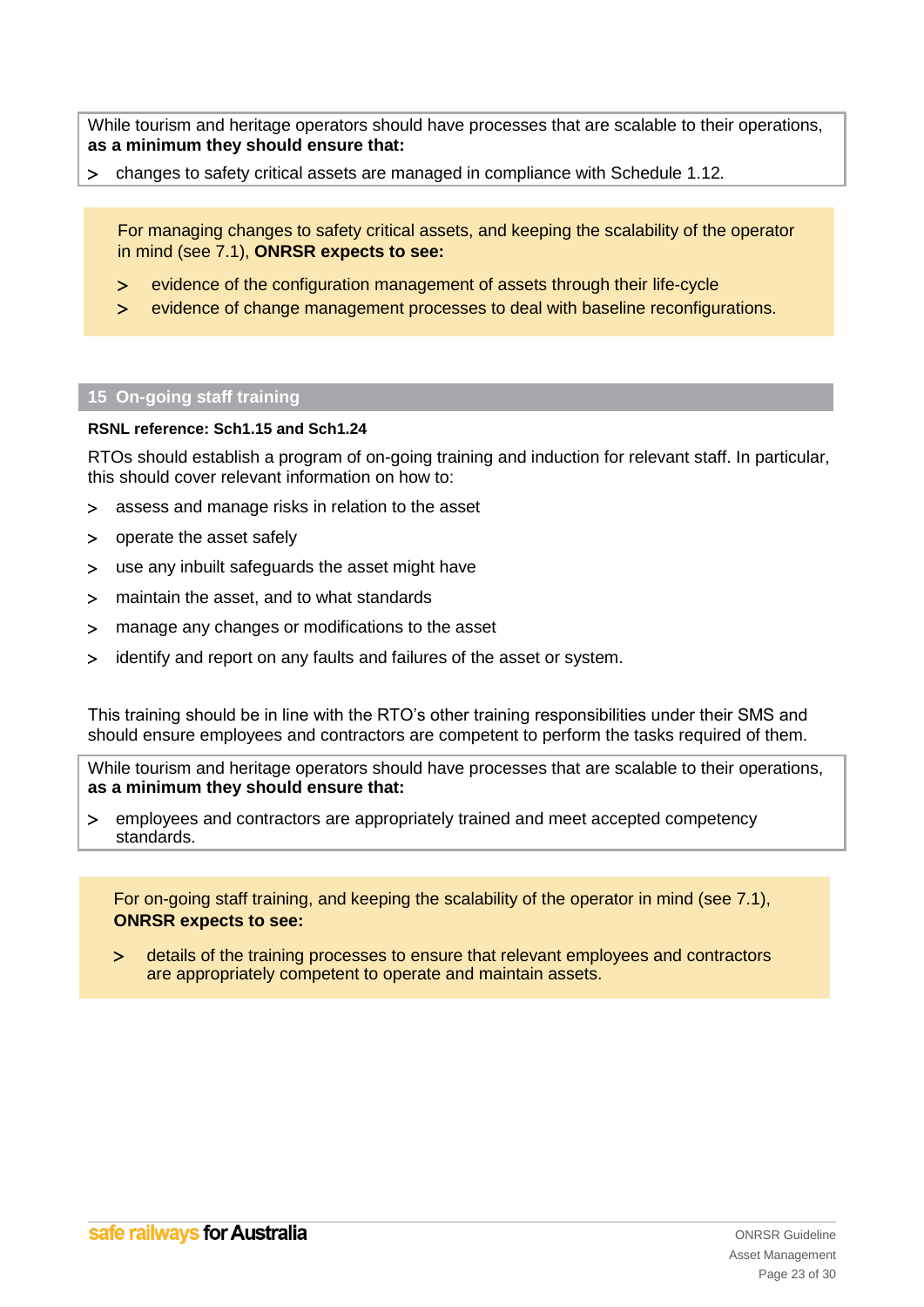## <span id="page-23-0"></span>**16 Asset retirement phase**

#### **RSNL reference: Sch1.16**

Where assets are likely to be renewed, decommissioned, or disposed of, RTOs should establish and document processes to manage any risks associated with such activities. These processes are only relevant to RTOs that are carrying out such activities or are likely to do so (e.g. a tourism or heritage operator that will not be replacing its rolling stock need not have such processes in place).

## <span id="page-23-1"></span>**16.1 Renewal**

For the renewal of an asset that is approaching its end of life, RTOs should ensure that the replacement asset meets established safety performance criteria. As part of this process, all hazard safety analyses should be reviewed and signed off by a competent officer.

An RTO should understand the condition of their assets and, if they are deteriorating, respond accordingly by replacing or maintaining them.

A validation and commissioning test plan should be established to confirm that the new asset is fitfor-purpose and safe to operate and maintain.

If a tourism or heritage operator is extending the life of an existing asset, they should seek appropriate safety information, such as historical data, to ensure that it remains safe to use.

Monitoring of trending against expected performance should be carried out as described in section [13.5.](#page-19-0)

## <span id="page-23-2"></span>**16.2 Disposal**

When disposing of any rail infrastructure or rolling stock, RTOs should appropriately manage the risks of taking the asset out of service. These asset disposal strategies should be articulated in their SMS.

While tourism and heritage operators should have processes that are scalable to their operations, **as a minimum they should ensure that:**

 any renewal and disposal strategies are articulated in the operator's asset management procedures.

For the asset retirement phase, and keeping the scalability of the operator in mind (see 7.1), **ONRSR expects to see:**

- evidence of processes to manage risks associated with the renewal, decommissioning, or disposal of assets, as appropriate to the scale and nature of the RTO
- safety criteria or information relevant to the ongoing operation and management of the asset, as appropriate to the scale and nature of the RTO.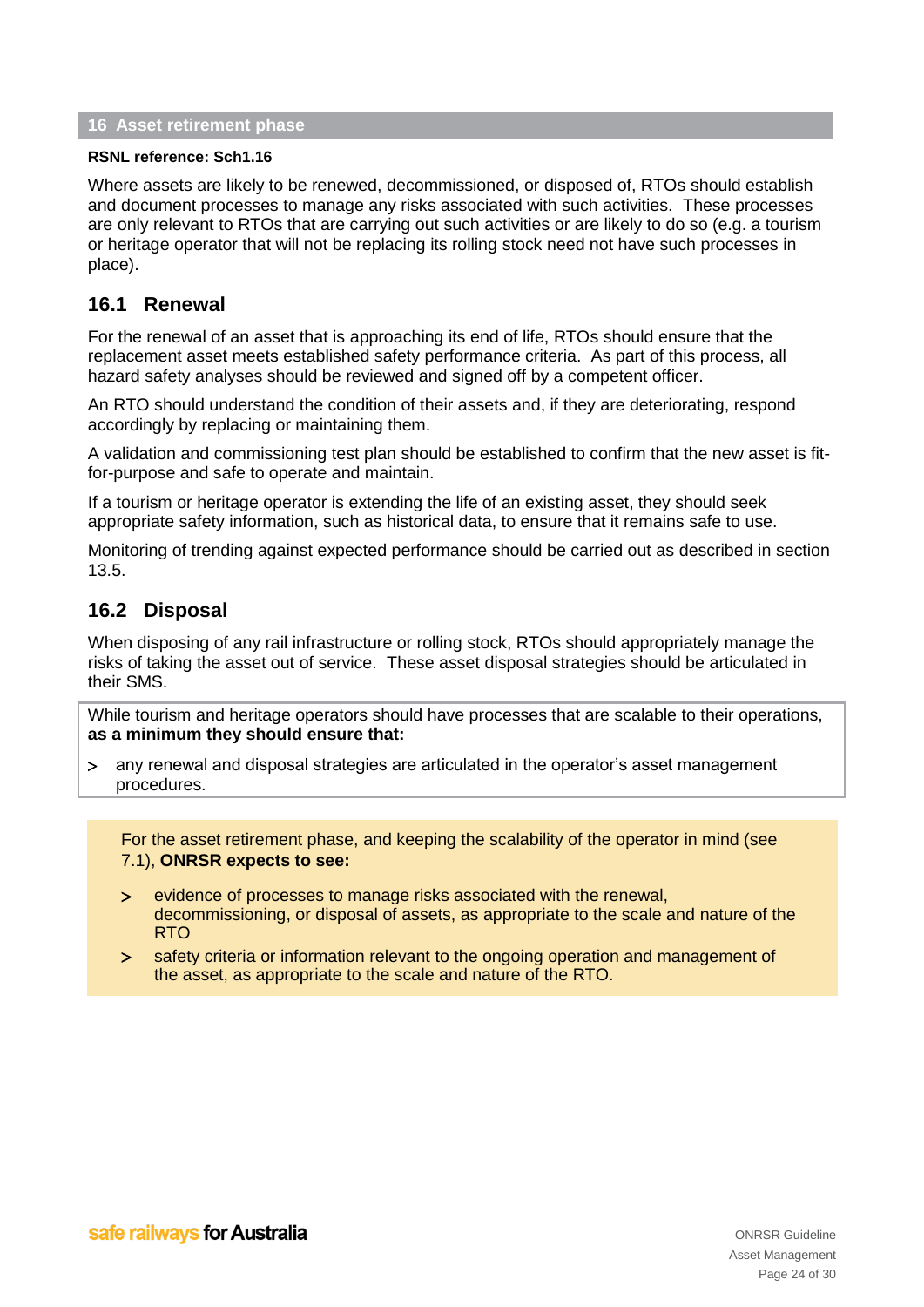## <span id="page-24-0"></span>**17 Auditing**

#### **RSNL reference: Sch1.10**

RTOs should establish processes for auditing their SMS (and, by extension, their AMS) to ensure ongoing compliance.

The process, frequency, required competencies, and independence needed for such an audit should be clearly stated in the SMS.

While tourism and heritage operators should have processes that are scalable to their operations, **as a minimum they should ensure that**:

 evidence is available of the processes in place for auditing compliance against the provisions of the SMS.

For auditing, and keeping the scalability of the operator in mind (see 7.1), **ONRSR expects** to see:

 evidence of the processes in place for auditing compliance against the provisions of the SMS and AMS.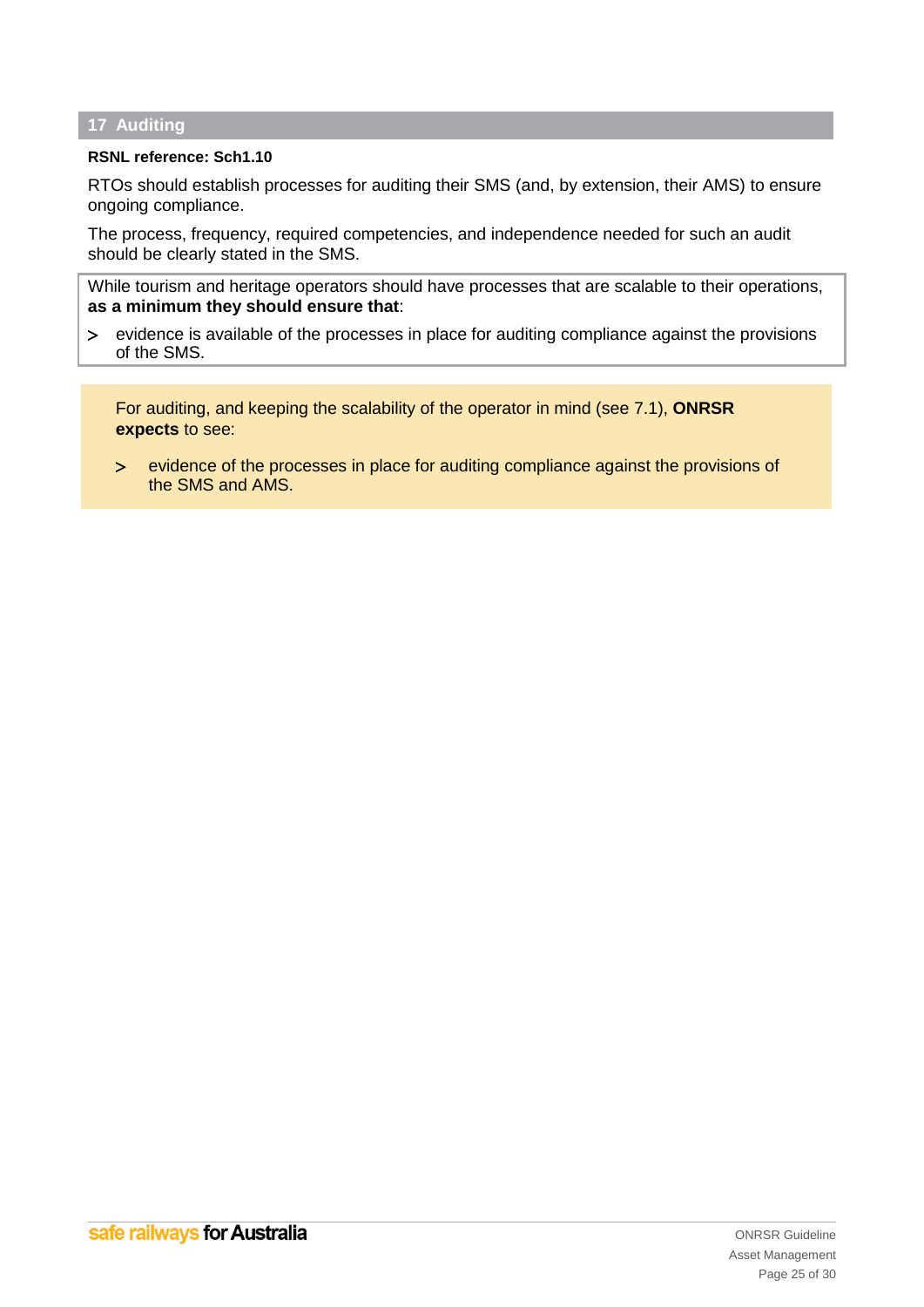# <span id="page-25-0"></span>**Appendix A: Asset management ready reckoner**

Following is a ready reckoner of the key issues that ONRSR will be seeking in an RTO's asset management system, as outlined in section [6,](#page-10-0) above, keeping in mind the scalability of the RTO (see 7.1).

| <b>ISSUE: A systematic approach to safe asset management</b> |                                                                                                                                                                                                                                                                                                                                                                                                                                                                                                           |                                                 |
|--------------------------------------------------------------|-----------------------------------------------------------------------------------------------------------------------------------------------------------------------------------------------------------------------------------------------------------------------------------------------------------------------------------------------------------------------------------------------------------------------------------------------------------------------------------------------------------|-------------------------------------------------|
| <b>Lifecycle Element</b>                                     | <b>ONRSR expectations</b>                                                                                                                                                                                                                                                                                                                                                                                                                                                                                 | <b>Regulation</b>                               |
| Asset management<br>policy                                   | An Asset Management Policy, including:<br>> objectives of the policy;<br>a framework for implementing the asset management<br>$\geq$<br>system;<br>the RTO's risk assessment approach to assets; and<br>$\geq$<br>the broad responsibilities of relevant stakeholders.<br>$\geq$                                                                                                                                                                                                                          | Schedule 1.21<br>Schedule 1.5                   |
|                                                              | A description of asset management processes, including:<br>the operating context;<br>$\gt$<br>evidence of the consideration of each asset's life-cycle;<br>><br>how safety critical systems are identified, maintained,<br>$\gt$<br>modified, extended, and renewed;<br>$>$ how the safety and asset management systems are<br>aligned and/or integrated; and<br>$>$ the specific roles, responsibilities, and accountabilities<br>of duty holders.<br>This might be achieved through the use of an SAMP. | Schedule 1.21<br>Schedule 1.5                   |
| <b>Exploratory and</b><br>concept phase                      | Evidence of processes and consultation to determine<br>asset requirements.                                                                                                                                                                                                                                                                                                                                                                                                                                | Schedule 1.12                                   |
|                                                              | Evidence of risk management strategies in relation to the<br>procuring and implementing the new or modified assets.                                                                                                                                                                                                                                                                                                                                                                                       | Schedule 1.16<br>Schedule 1.18<br>Schedule 1.19 |
| On-going staff training                                      | Details of the training processes in place to ensure that<br>relevant employees and contractors are appropriately<br>competent to operate and maintain assets.                                                                                                                                                                                                                                                                                                                                            | Schedule 1.15                                   |

| <b>ISSUE: Appropriate documentation of asset management processes</b> |                                                                                                                                                                              |                   |
|-----------------------------------------------------------------------|------------------------------------------------------------------------------------------------------------------------------------------------------------------------------|-------------------|
| <b>Lifecycle Element</b>                                              | <b>ONRSR expectations</b>                                                                                                                                                    | <b>Regulation</b> |
| Asset design and<br>delivery                                          | Documentation of all relevant processes for designing and<br>delivering assets.                                                                                              | Schedule 1.7      |
|                                                                       | Processes for managing risks in the design and delivery<br>phase.                                                                                                            | Schedule 1.16     |
|                                                                       | Evidence of the tools used for ensuring safety and<br>reliability.                                                                                                           | Schedule 1.16     |
|                                                                       | Details of the standards or other safety information relied<br>upon for the design and maintenance of the asset and any<br>tests used to confirm compliance.                 | Schedule 1.19     |
|                                                                       | The existence of a manual, or similar, that includes the<br>processes for operating and maintaining assets and for<br>managing risks in the operation and maintenance phase. | Schedule 1.19     |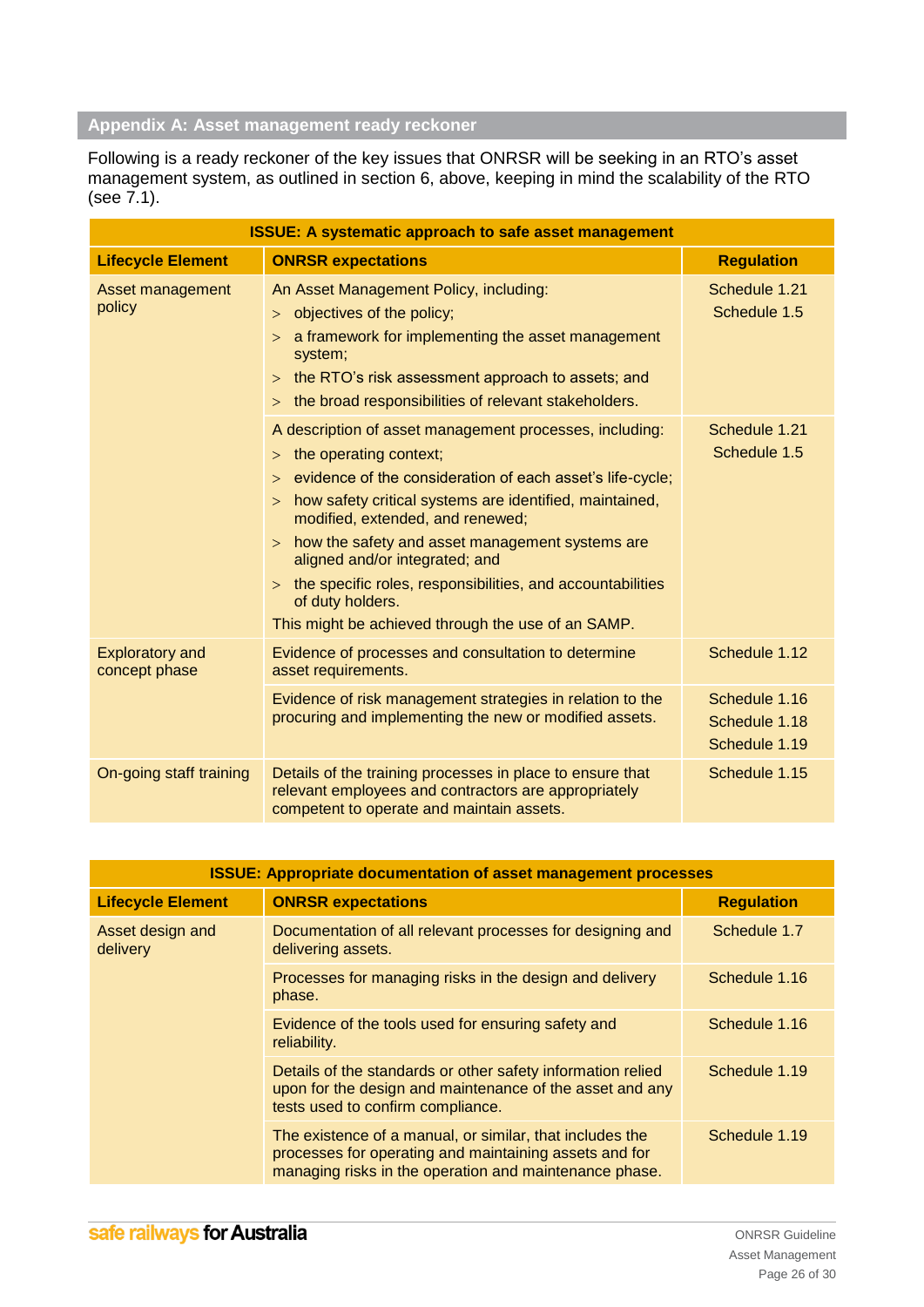| <b>ISSUE: Effective monitoring of asset performance</b> |                                                                                                                                                                        |                                                                                                    |
|---------------------------------------------------------|------------------------------------------------------------------------------------------------------------------------------------------------------------------------|----------------------------------------------------------------------------------------------------|
| <b>Lifecycle Element</b>                                | <b>ONRSR expectations</b>                                                                                                                                              | <b>Regulation</b>                                                                                  |
| Asset implementation                                    | Evidence of safety risk management, testing, and<br>validation processes covering construction and<br>commissioning of the asset and its operational readiness.        | Schedule 1.16<br>Schedule 1.19                                                                     |
| <b>Asset utilisation</b>                                | Evidence of ongoing compliance with the RTO's<br>nominated standards and processes, and management of<br>identified risks.                                             | Schedule 1.20                                                                                      |
|                                                         | Asset maintenance plans and procedures.                                                                                                                                | Schedule 1.19<br>Schedule 1.20                                                                     |
|                                                         | Evidence of the activities of the operator in relation to<br>identifying and eliminating risks.                                                                        | Schedule 1.20                                                                                      |
|                                                         | Evidence of the processes used to report on and manage<br>any performance issues and corrective actions.                                                               | Schedule 1.11                                                                                      |
|                                                         | Evidence of the use of trending performance against the<br>predicted strategic life of an asset for tracking<br>performance and planning for renewals.                 | Schedule 1.18<br>Schedule 1.19                                                                     |
|                                                         | Processes for identifying faults and failures and<br>undertaking corrective action.                                                                                    | Schedule 1.11                                                                                      |
|                                                         | Evidence of the consideration of asset management in<br>SMS provisions for: security and emergency<br>management, notifiable occurrences, and interface<br>management. | Schedule 1.11<br>Schedule 1.19<br>Schedule 1.25<br>Schedule 1.26<br>Schedule 1.23<br>Schedule 1.22 |
| <b>Asset retirement</b>                                 | Evidence of processes to manage risks associated with<br>the renewal, decommissioning, or disposal of assets, as<br>appropriate to the scale and nature of the RTO.    | Schedule 1.16                                                                                      |
|                                                         | Safety criteria or information relevant to the ongoing<br>operation and management of the asset, as appropriate to<br>the scale and nature of the RTO.                 | Schedule 1.16                                                                                      |
| <b>Auditing</b>                                         | Evidence of the processes in place for auditing<br>compliance against the provisions of the SMS and AMS.                                                               | Schedule 1.10                                                                                      |

| <b>ISSUE: Management of any changes to safety critical assets</b> |                                                                                                 |                   |
|-------------------------------------------------------------------|-------------------------------------------------------------------------------------------------|-------------------|
| <b>Lifecycle Element</b>                                          | <b>ONRSR expectations</b>                                                                       | <b>Regulation</b> |
| Managing changes to<br>safety critical assets                     | Evidence of the configuration management of assets<br>through their life-cycle.                 | Schedule 1.7      |
|                                                                   | Evidence of any change management processes in place<br>to deal with baseline reconfigurations. | Schedule 1.12     |

Please note that this is not an exhaustive list and that the scalability of each of these measures to what may be appropriate for different RTOs will be a consideration.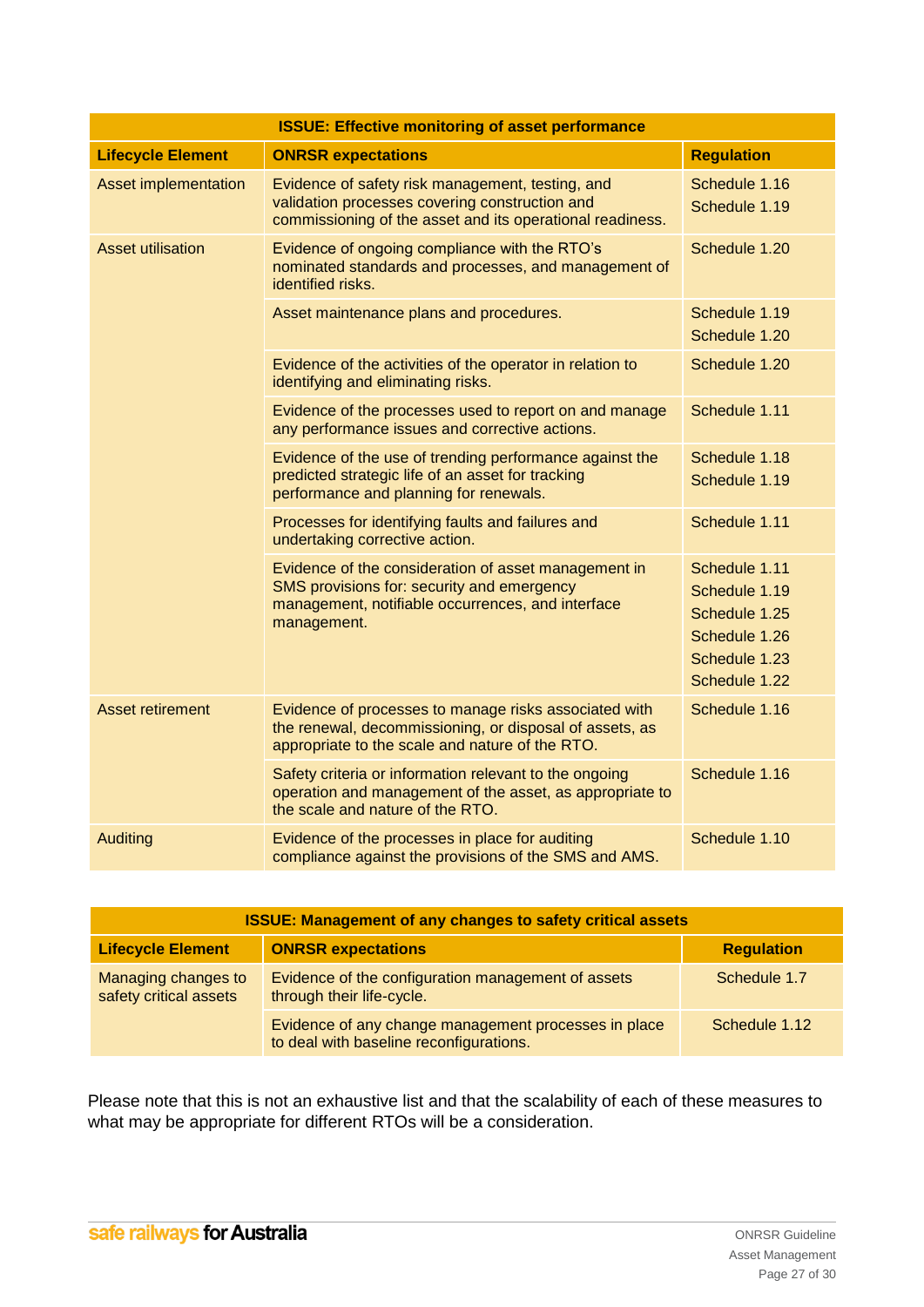## <span id="page-27-0"></span>**Appendix B: The road to improvement**

Asset management is an iterative process wherein an RTO continuously considers issues affecting their assets and develops strategies to manage any risks arising from them. This guideline has articulated the obligations of duty holders under the RSNL and ONRSR's expectations of RTO asset management strategies.

This appendix provides a basic structure that might point any organisation developing an asset management strategy towards some useful approaches. These can be used to enhance asset management practice, but are not themselves necessarily required by the *National Regulations*.

This section has a structure consistent with a typical integrated management system and is separated into the following elements:

- > Context;
- > Leadership;
- > Planning;
- > Resources:
- > Operation;
- > Performance evaluation: and
- > Improvement.

## **Context:**

When establishing the context of your asset management policy, processes, and/or system, you should consider the following questions:

- What does your organisation do?
- What are you trying to achieve?
- What are the internal and external environments in which you operate?
- What regulatory requirements do you need to meet in the operation and maintenance of your railway system?
- What rail infrastructure or rolling stock assets do you have?
- What roles do your assets and the management of those assets have in the operation of a safe railway?
- What are the relationships and/or interfaces between the organisation and other persons and/or organisations who have a shared responsibility for safety?

## **Leadership:**

It is important to recognise that leadership is not just a matter of hierarchy, but of responsibility for action.

It is important for executive management to:

- > take ownership of asset management;
- > influence the organisation towards improving AM practices for safer outcomes;
- set the standards and principles needed to comply with regulatory requirements; and
- > drive a safety focused culture.

However, it is equally important for any decision-maker within the organisation to take responsibility for identifying ways that they may improve on their asset management and to report faults or risks as they arise.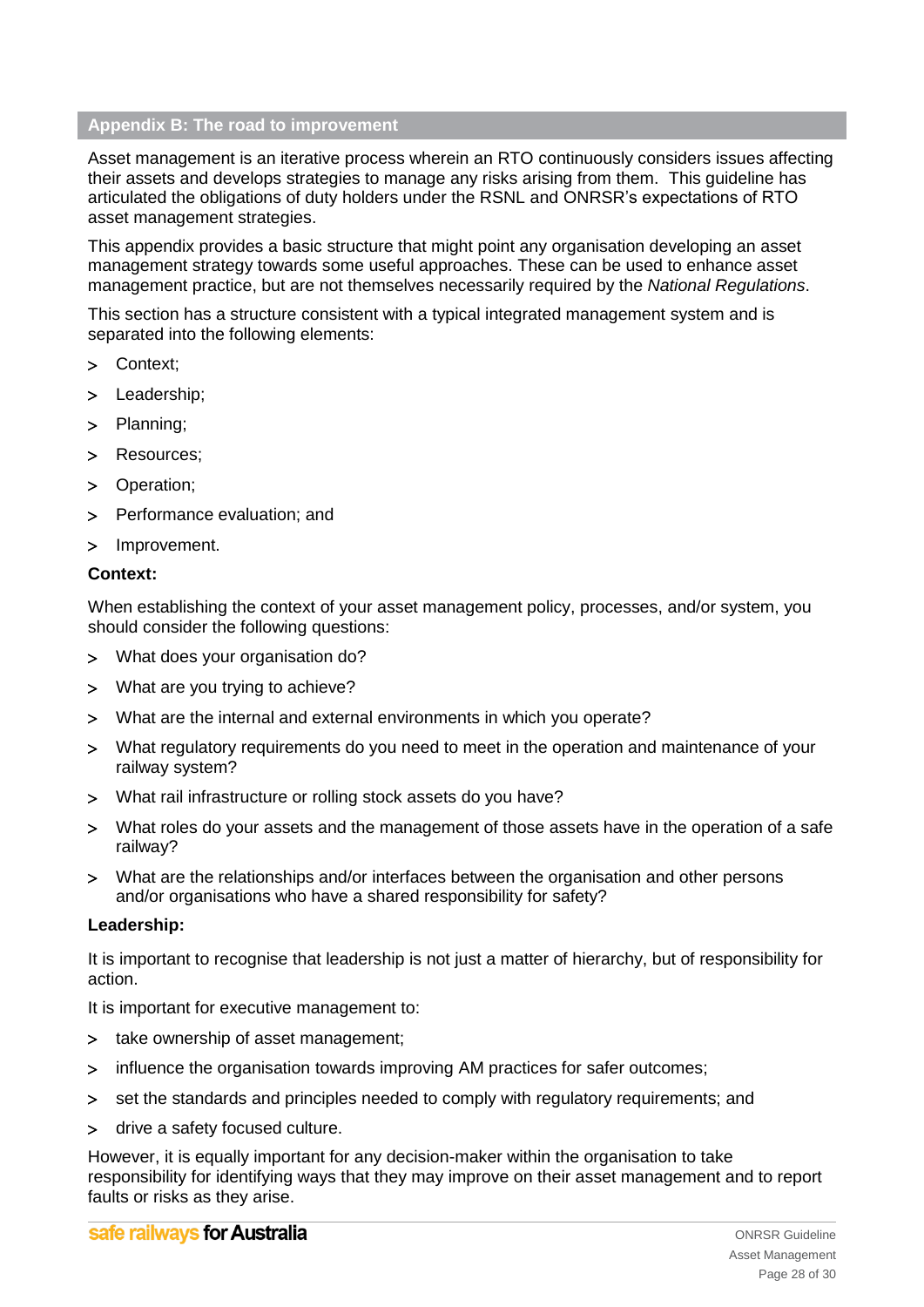## **Planning:**

In order to implement asset management policy and processes within your organisation, you will need to establish specific plans to address safety risk across the life-cycle of your assets. Your organisation may already have a range of objectives for its rail infrastructure and rolling stock assets that relate to service delivery and financial performance.

In setting objectives for safety, you need to undertake risk assessments of your operations to identify areas where improvement might be required. This should include an assessment of the current state of rail infrastructure and rolling stock assets and related systems and processes. The assessment should be compared to the requirements of the RSNL to consider what strategies might be needed and how changes over time may impact upon safety.

## **Support:**

Having established the organisation's safety objectives, you need to take reasonable steps to ensure that it has:

- available for use, and uses, appropriate resources and processes to eliminate or minimise risks to safety;
- appropriate processes for receiving, considering, and responding in a timely way, to information about incidents and risks associated with rail infrastructure and rolling stock across the life-cycle of the assets.

Supporting resources refers to all necessary assistance, equipment, and aids that might be needed by an organisation (including the competence, capability, and capacity of employees and contractors) to implement and maintain asset management activities effectively.

## **Operation:**

Implementation of an asset management strategy during operation is an ongoing and iterative approach. It needs to resolve conflicts between what is planned and what is reasonably practicable, through a process of operational planning and control.

You should establish strategies to support the effective delivery of your activities by outlining:

- roles and responsibilities of all employees and contractors;
- competency standards to ensure they can carry out the work safely;
- operational procedures;
- > resource allocation methodologies;
- processes to identify emerging risks; and
- mitigation strategies to minimise the impact of risks on established safety objectives.

Failure management and maintenance records are critical in the operational phase to establish a known safe baseline. These should be supported by a disciplined change management process to ensure the ongoing effectiveness of operational activities and to avoid any diminution of the established safety baseline.

## **Performance evaluation:**

To ensure that the safety of your operating railway does not diminish over time, you should regularly review the performance of your safety critical assets against established targets or standards. Any identified failures or non-conformances should be analysed with standard tools to determine root causes and appropriate corrective actions.

A periodic review of the organisation's asset management policy and processes at planned intervals is recommended, to ensure it continues to be suitable, adequate, and effective to the needs of the operator. This should include any subordinate asset maintenance plans.